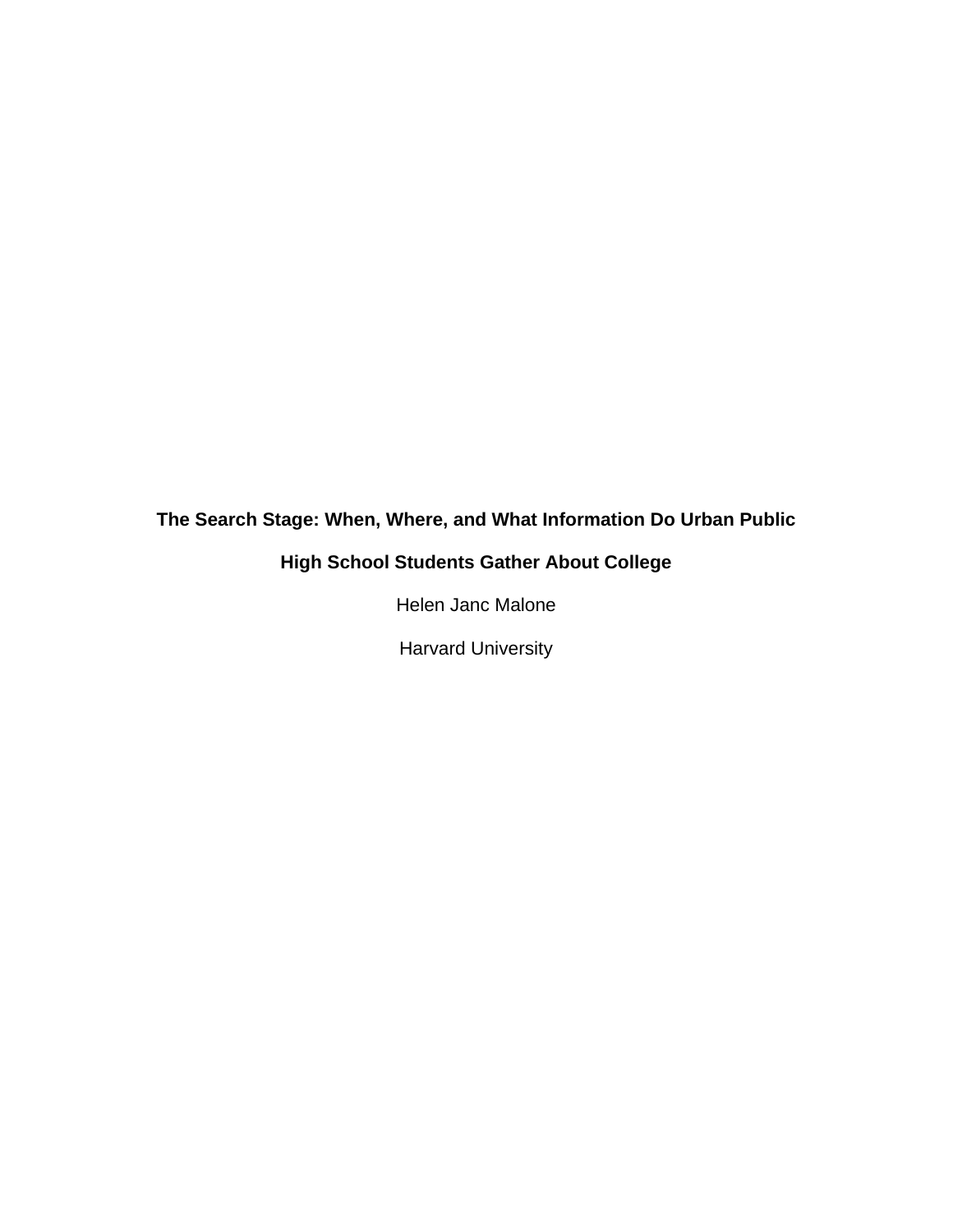## **Abstract**

This qualitative longitudinal multiple case study offers a perspective into the college information gathering practices across a sample of low-income students at two large urban public high schools. The findings show that students engage in and benefit from comprehensive information gathering strategies but that disparities exist across academic performance levels and demographic factors. The study sheds light on the paramount role that school counselors play during the students' college information gathering "search" stage. The presented findings offer concrete strategies that can aid school counselors in evaluating and improving their own college-related services.

*Keywords:* college search, school counselor, urban high school, low-income student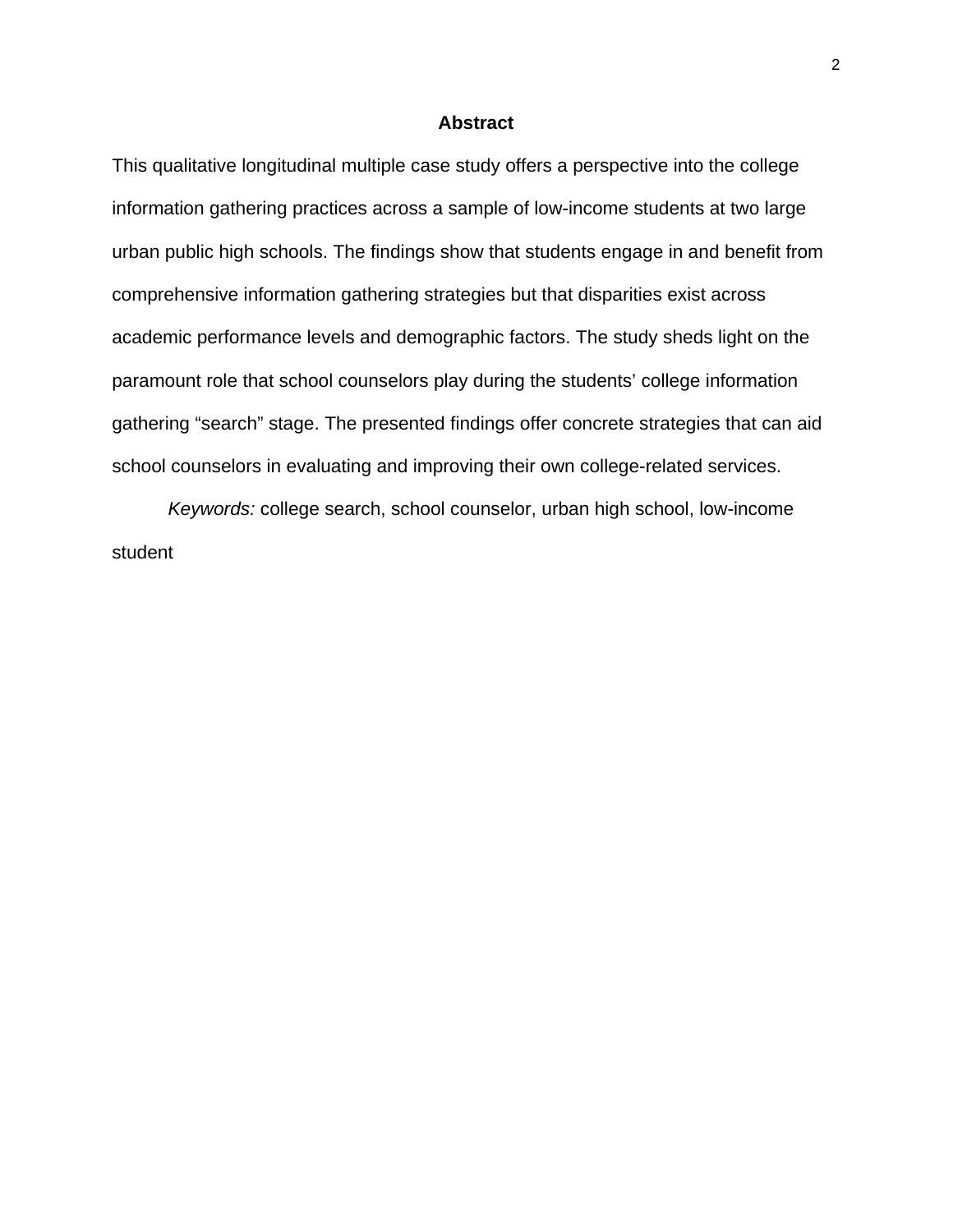# **The Search Stage: When, Where, and What Information Do Urban Public High School Students Gather About College**

Making a decision whether to apply to college and if so, what institution to attend is a priority for many graduating high school seniors. Access to accurate and comprehensive information about college can aid individual student's post-secondary decision-making process. However, studies show that students' access to college information and their sources for such information greatly vary depending on their demographic circumstances (De La Rosa & Tierney, 2006; Galotti & Mark, 1994). Given that nearly six in ten public school students are first-generation college-goers (Herrold & O'Donnell, 2008), the need to understand when, where, and what information students gather about college becomes pronounced. Yet, our empirical understanding of the college information gathering strategies among low-income and first-generation college students remains limited.

This longitudinal multiple case study serves to inform our understanding of the college information gathering strategies low-income and/or first-generation students from two large urban high schools employ in order to make informed decisions about their post-secondary futures. The findings show that students engage in and benefit from comprehensive information gathering strategies but that disparities exist across academic performance levels and demographic factors. The study also sheds light on the paramount role that school counselors play during students' college information gathering "search" stage. The study findings offer concrete strategies that can aid school counselors and other staff in evaluating and improving their own college-related services.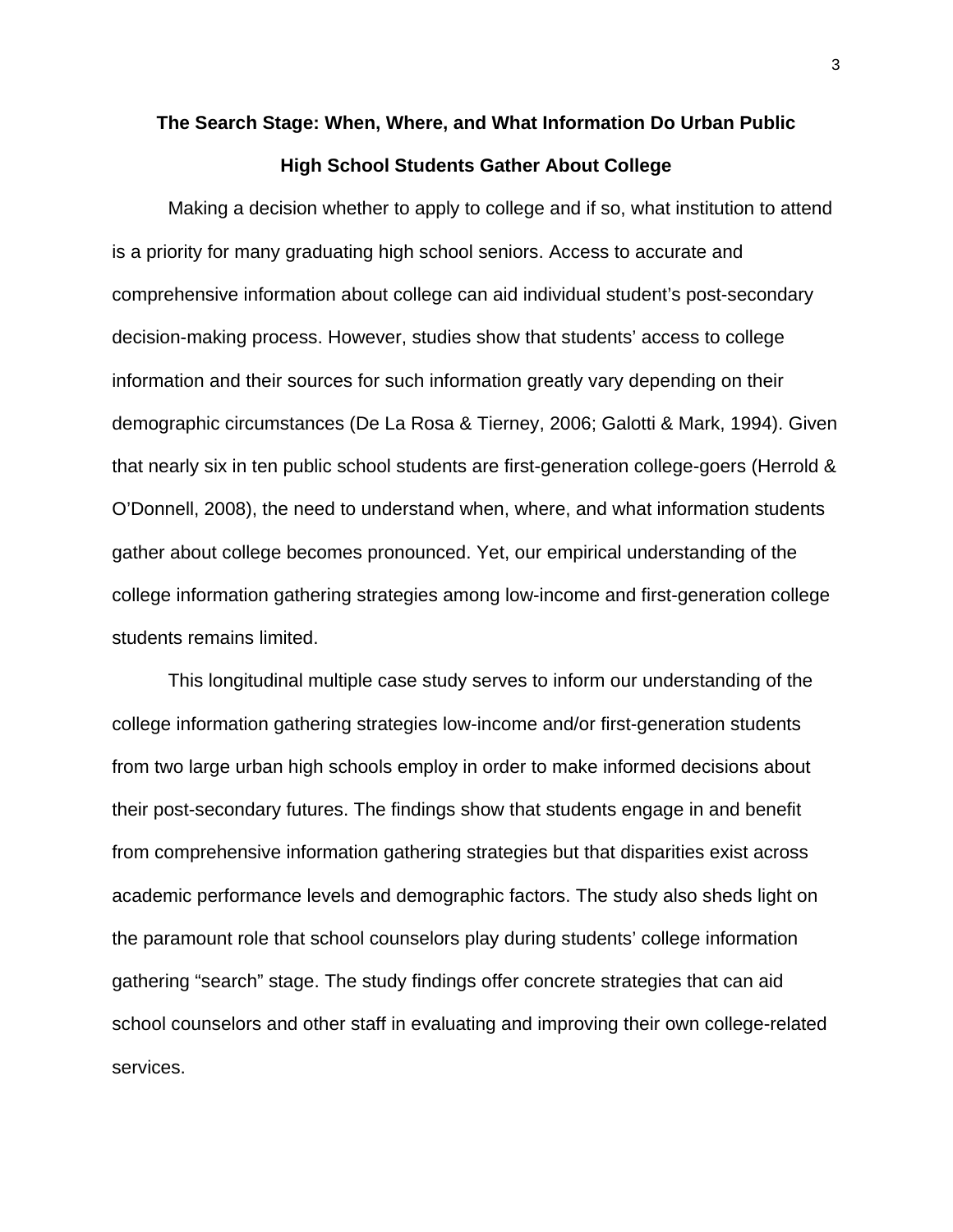#### **Literature Review**

Over 90% of parents expect their children to obtain a higher education degree (Lippman, Guzman, Keith, Kinukawa, & Shwalb, 2008; Roderick, et al., 2008). It is thus, not surprising that some 95% of high school seniors say they plan to go to college (Rosenbaum, 2001). However, research suggests that demographic disparities in college enrollment and graduation rates persist. This may be attributed to the limited access traditionally underrepresented (underrepresented student in this study is defined as a low-income student who is also a student of color and/or an immigrant and/or first in his/her family to attend a higher education institution) students have to timely college information (Cabrera & La Nasa, 2000; Choy, 2001; Epps, 1995; Pennington, 2004; Venezia, Kirst, & Antonio, 2004).

According to Hossler-Gallagher's (1987) model of college information collection, students engage in a three-step process when considering college: predisposition whether to continue on to college after high school graduation; search—for college information; and choice—selecting the appropriate institution to attend. Literature on college access generally focuses on the predisposition and choice stages. Studies indicate that personal, familial, cultural, and environmental factors tend to be the predominant influences on the students' predispositions toward college (Butner et al., 2001; De La Rosa, 2006; Freeman, 2005; Hossler, Schmit, & Vesper, 1999; McDonough, 1997). There is also a burgeoning body of literature on the choice stage, the incentive structures that influence students' college decisions (De La Rosa & Tierney, 2006; Kim, 2004; Pope & Fermin, 2003; Perna & Titus, 2004). However, little is known about the middle phase—the search stage.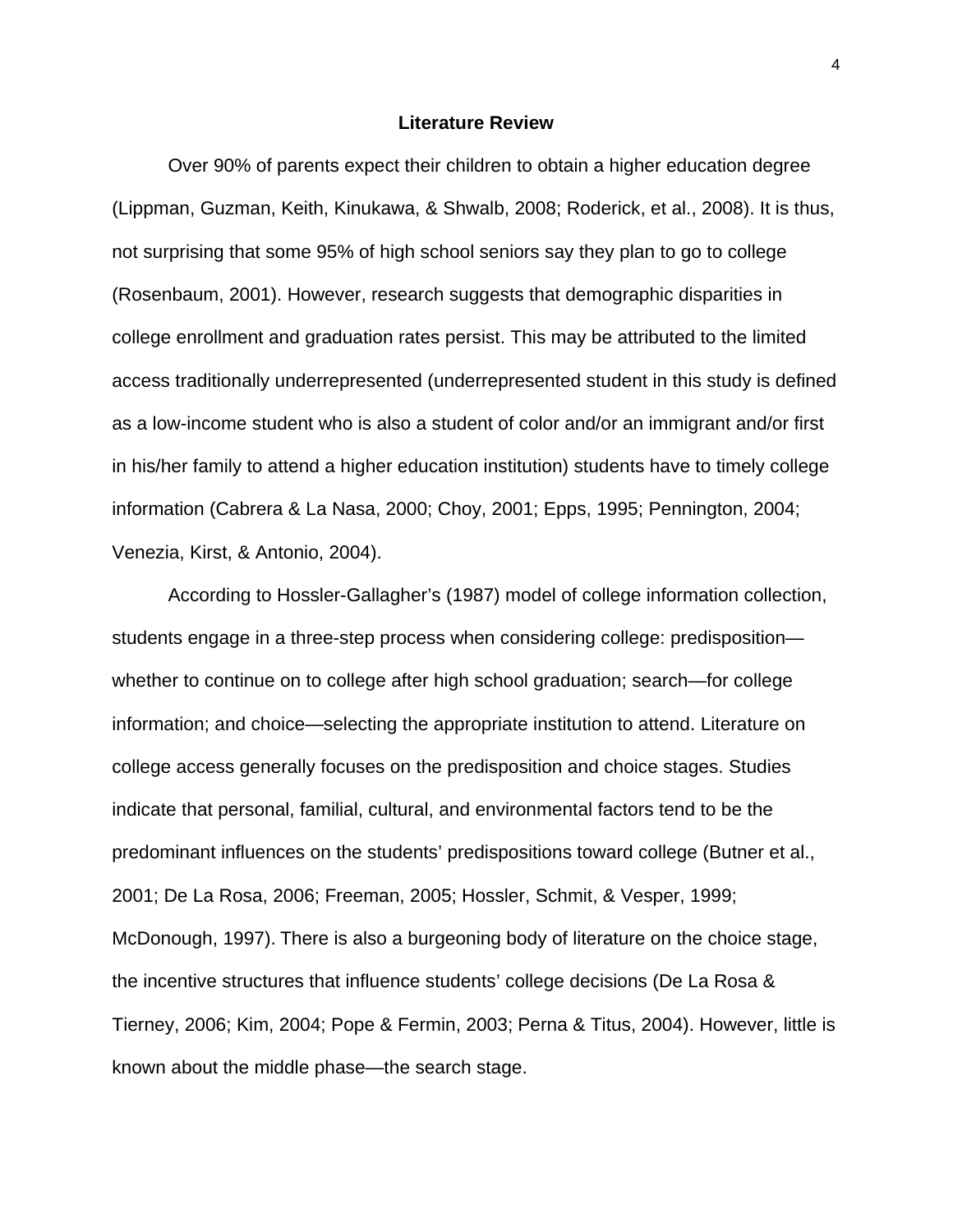One guiding theory on the search stage comes from Hossler and Stage (1992), which states that in order to make a college decision, students tend to gather information based on their economic, consumer, and/or sociological factors. A nationally representative sample of college-bound seniors indicates that students focus their search stage on major/program of study, courses, career opportunities, institutional reputation, financial aid, and safety (Ingels, Planty, & Bozick, 2005; Hossler et al., 1999); however, among underrepresented students, college information gathering tends to focus on the major of study, financial aid, and location, because students correlate major of study with employment opportunities and access to college with access to financial aid and proximity to home (De La Rosa 2006; Terenzini, Cabrera, & Bernal, 2001). These finding are comparable to Kern's (2000) study of low-income African American students, Santiago's (2007) study of Hispanic students, and the National Postsecondary Education Cooperative (NPEC) (MacAllum, Glover, Queen, & Riggs, 2007) study of eleven diverse focus groups.

The available literature on the search stage offers an important insight into the primary considerations underrepresented students make when gathering college information. However, the literature falls short of distilling the intricacies of the underrepresented students' college information gathering strategies. The ambiguities in the existing literature posit a need to examine the search stage practices of underrepresented students in urban schools—from the students' points of view.

#### **Families and Counselors as Primary Sources of College Information**

Families and school counselors represent the main sources of college information for high school students during the search stage. Families can significantly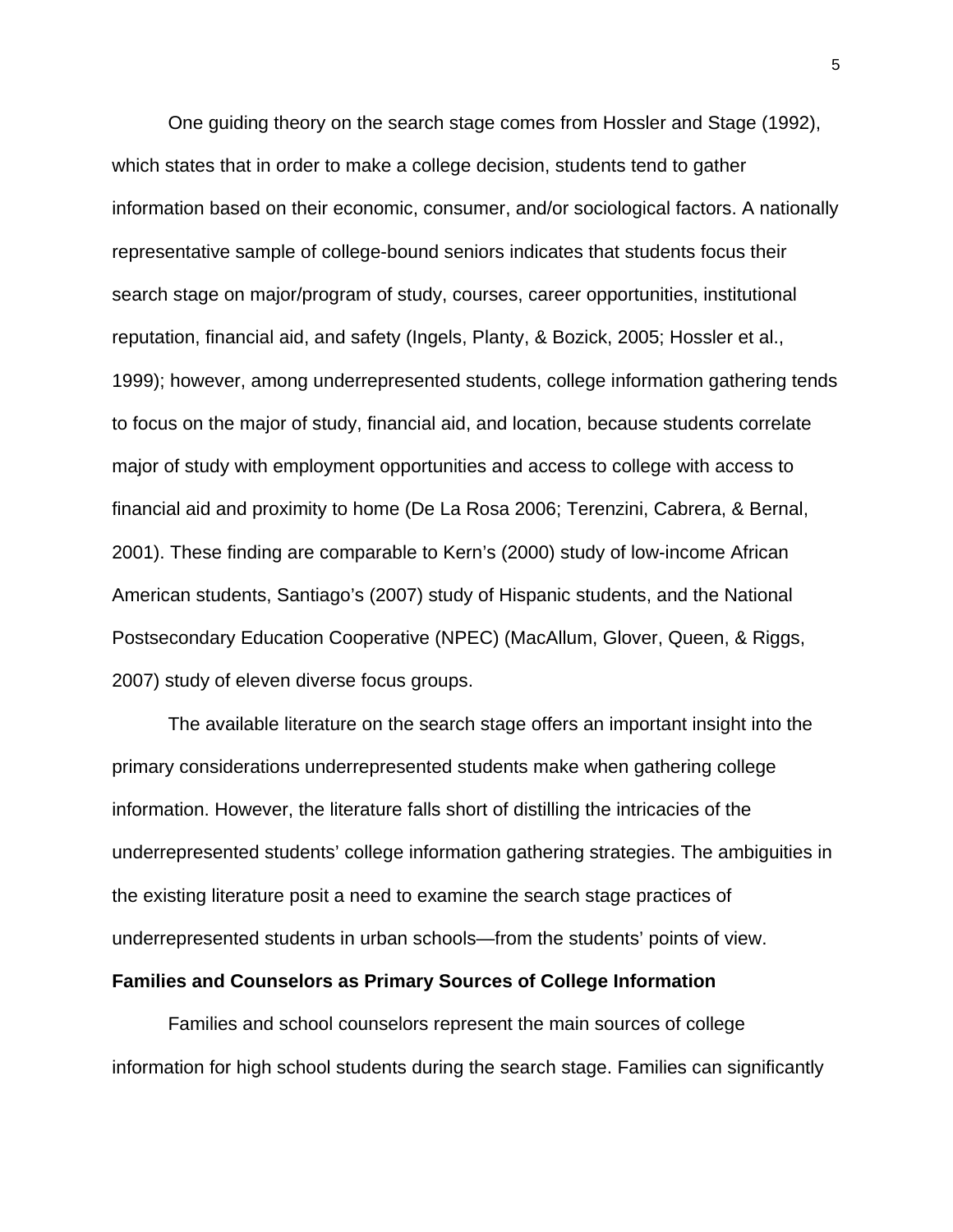assist students' postsecondary expectations, especially if they talk to their children about college, monitor their academic progress, and communicate to their children the importance of a higher degree as a prerequisite for a successful career (Catsambis & Garland, 1997; Hossler et al., 1999; Roderick et al., 2008). However, families from lowincome backgrounds are less likely to regularly communicate with their children about academic progress and about the importance of higher education (Tornatzky, Cutler, & Lee, 2002; Dounay, 2006). A survey from the Institute for Higher Education Policy has found that 43% of low-income African American, Hispanic, and White parents were unaware of the college preparation processes and thus, did not collect specific institutional information, visited colleges with their children, or met with students' school counselors about college applications (Cunningham, Erisman, & Looney, 2007). The research on low-income parent engagement during the search stage indicates that more needs to be done on the part of educators to provide families with tools and strategies to help students adequately prepare for college.

School counselors are a second traditional source for gathering college information. For many high school students, however, access to school counselors is limited. According to the U.S. Department of Education (2008), the national student to school counselor ratio is 460:1. A study by Bryan, Holcomb-McCoy, Moore-Thomas, and Day-Vines (2009) has found that students attending large high-poverty high schools were less likely to have access to a school counselor than students who attended smaller, wealthier schools. This is in part due to disparities in students to school counseling staff ratios and in part due to the distribution of time school counselors were allotted for student college preparation purposes. This data is worrisome when we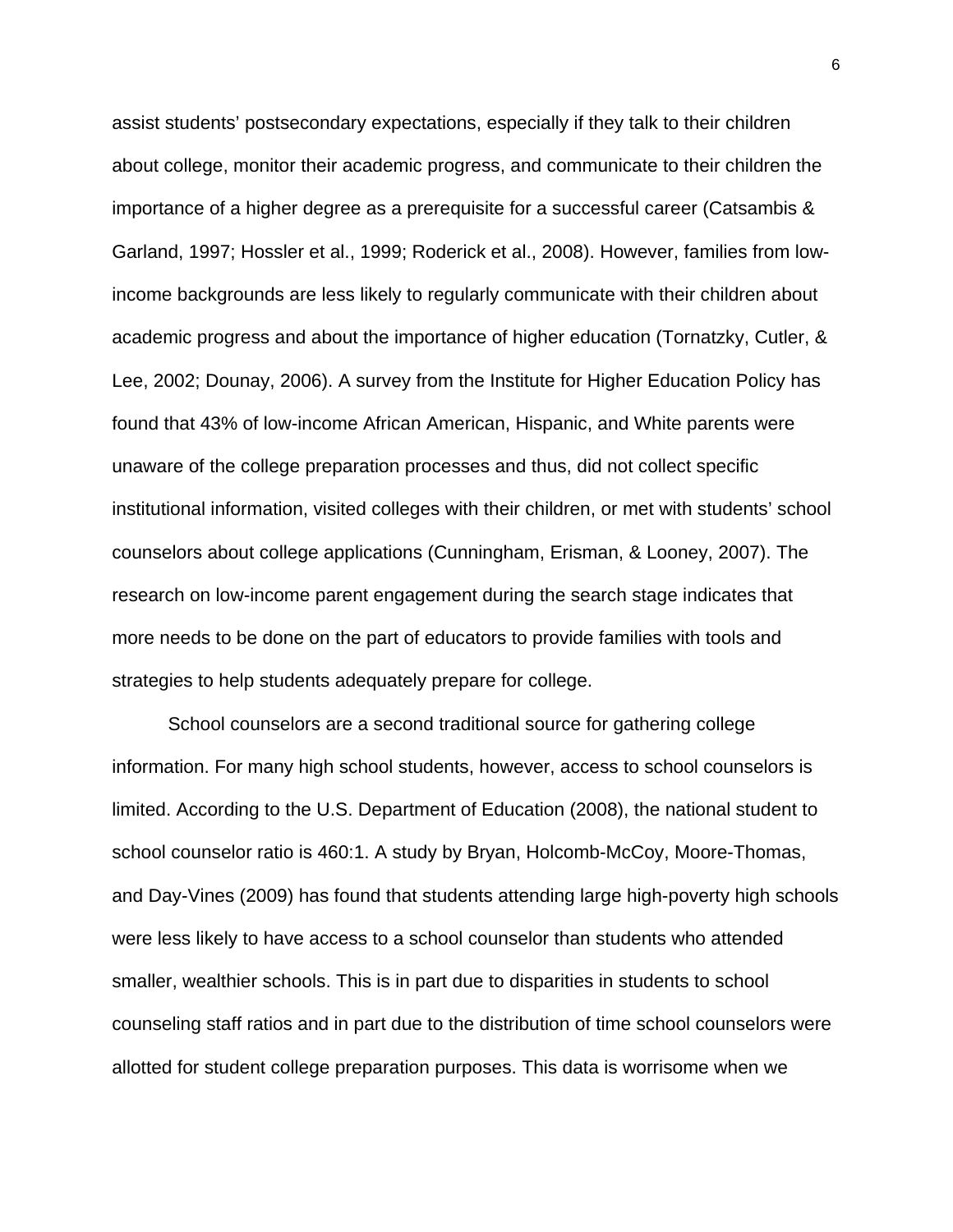consider that low-income students and students of color are more likely than their wealthier counterparts to seek college advice from their school counselors (Hosser & Stage, 1987) and to be more influenced by their school counselors' advice (Valadez, 1998). A survey by the Public Agenda (2009) of 614 22 to 33 year-olds has noted that students who received inadequate college-focused school counseling were less likely to obtain financial aid, less likely to select a school on its academic merits, and more likely to delay college all together. By contrast, students who regularly consulted their school counselor on college matters were more likely to attend college (Cabrera & La Nasa, 2000). What the examined literature indicates is that students depend on families and their school counselors during the search stage; however, the literature is limited as to what information is shared with students by these two sources, at what point this information is shared during the students' academic careers, and how this information informs students' overall college consideration process. This study serves to alleviate this information gap by offering a perspective from a sample of urban underrepresented youth.

## **Method**

The purpose of this qualitative study was to begin to understand how underrepresented students access college information during the search stage; when, where, and what information do low-income urban public high school senior students gather about college? To answer this research question, a longitudinal multi-case study tracking students' information gathering habits during their senior year was designed.

The study was conducted in a large urban city during the 2008-09 academic school year. The city was selected due to its multiple college preparatory services and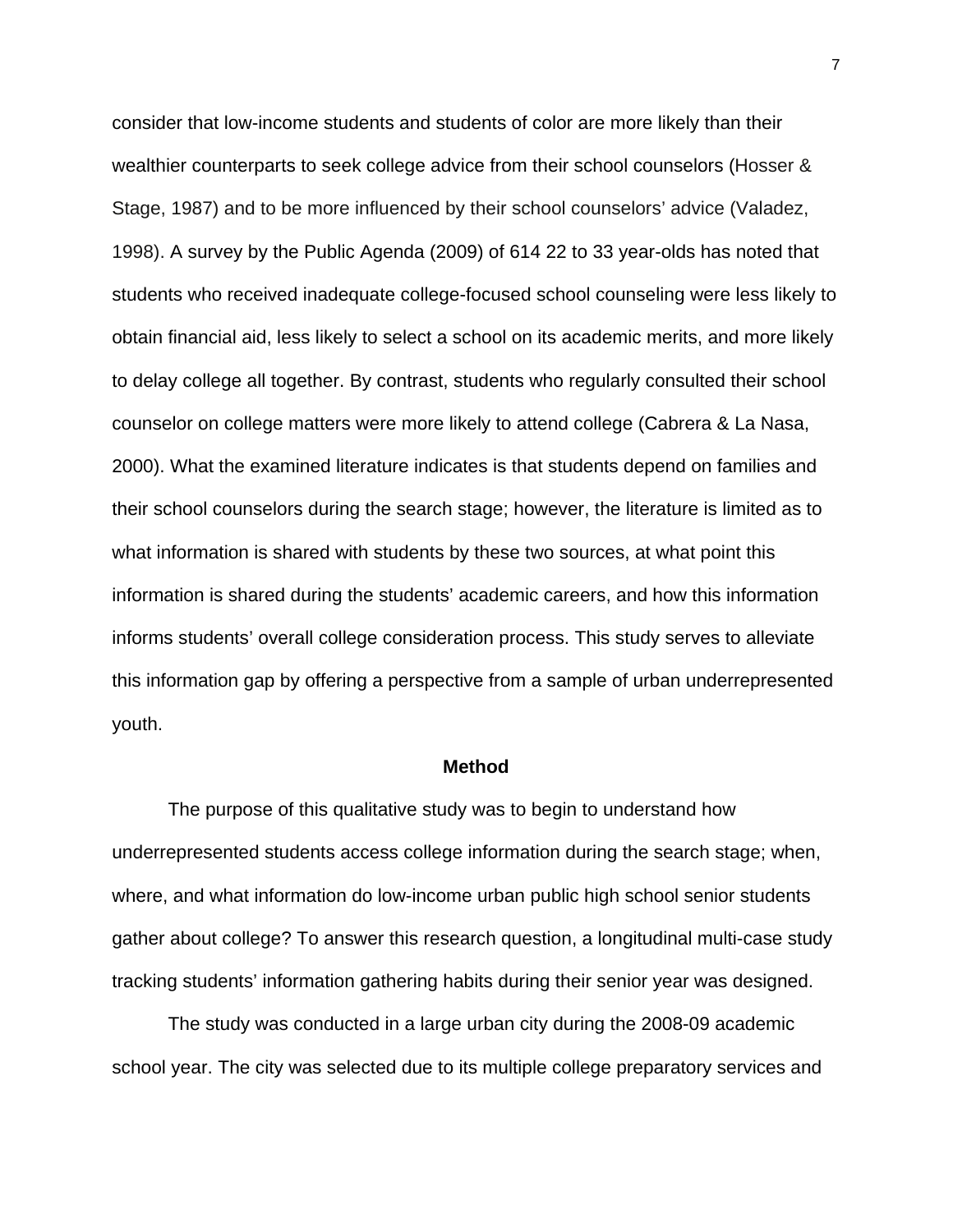due to its robust selection of higher education institutions. According to the seven-year longitudinal study of the city's public school Class of 2000 (Center for Labor Market Studies, 2008), the city's public school students' two- and four-year college enrollment rate was five percentage points above the national average. Out of 2,964 Class of 2000 graduates, 64% (1,904) entered either a two- (35%) or a four-year (65%) institution between 2000 and 2007. Majority of African American and Hispanic students attended two-year colleges, while White and Asian students attended predominantly four-year institutions. Thirty-five percent of the sampled students graduated within seven years.

In order to select two schools for this study, the city's public high schools' mission statements, college-related services, and the schools' report cards were analyzed. The two large high schools that were selected were representative of the city's public school system student population, school composition, and college-related services available to students.

School A had 1188 students (data based on the 2008-09 school year). This Title I school was predominantly African American (40%) and Hispanic (49%). The bilingual rate was 14%. The school was considered in "corrective action" under the No Child Left Behind (NCLB) guidelines. The school had 114 staff, and the school counseling ratio was 1:400 students. The school offered six AP courses; career training in business, technology, health, media, and law; a career services center; and college application support. Fifty-five percent of graduating seniors were accepted into four-year institutions and 22% into two-year institutions. Low-income and African American students made up a majority of students who went on to public state colleges. The first-to-second year college persistence rate was 83%.

8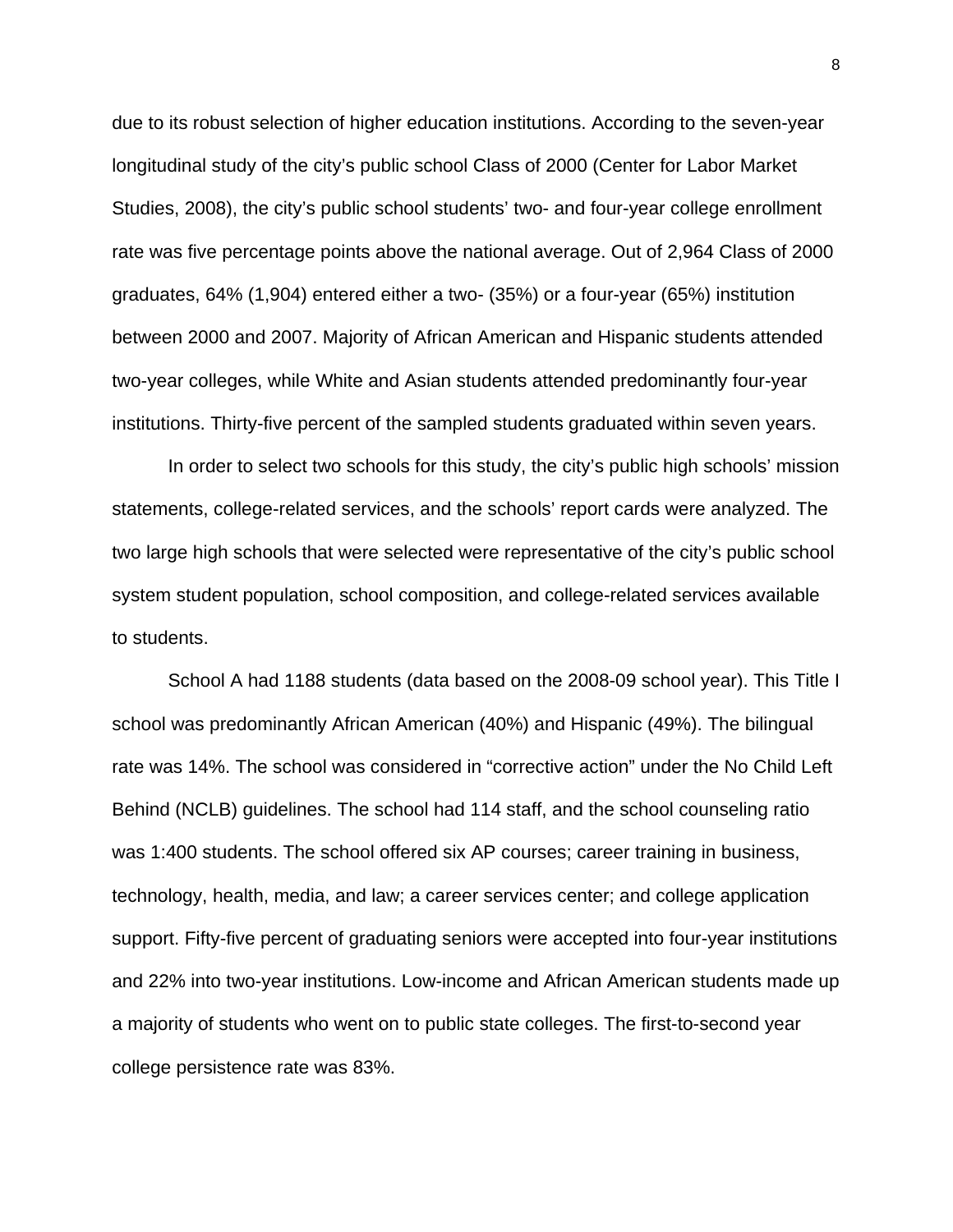School B had 754 students, 47% African American and 46% Hispanic, and was a high-poverty Title I school. Its bilingual population stood at 19%. The school was labeled as "restructuring" under NCLB and was one of the lowest performing schools in the district. There were 106 total staff members with four school counselors and two social workers. The school offered AP courses, participated in a national counseling program, a local mentorship program, and housed a career services center. Low-income and Hispanic students were the largest group of students who continued on to the State's public colleges. Among students continuing on to public colleges, 76% were to two-year community colleges. The first-to-second year college persistence rate was 62%.

Students were selected by their school counselors to represent the racial, ethnic, and academic (as defined by their grade-point averages, GPAs) diversity. Selected students then elected to participate in the study or to opt out (no one did). Students who participated attended all required data collection components. Table 1 offers an overview of the study sample.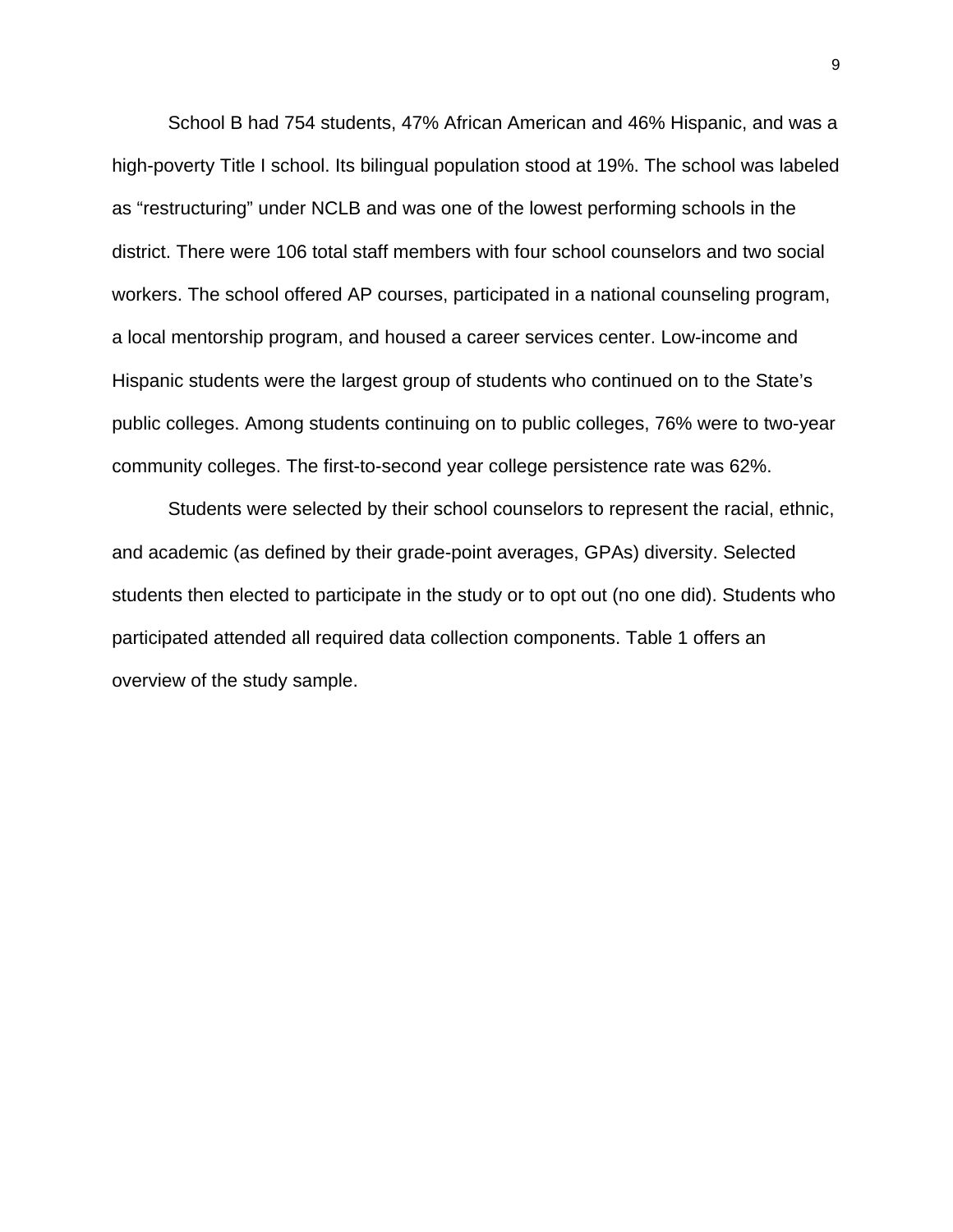#### **Table 1**

|                 | <b>Alias</b><br><b>Name</b> | Age | <b>Gender</b> | <b>Race/Ethnicity</b> | <b>Immigrant</b><br>Status* | <b>Grade</b><br><b>Average</b> |
|-----------------|-----------------------------|-----|---------------|-----------------------|-----------------------------|--------------------------------|
| <b>School A</b> | <b>Ashley</b>               | 18  | Female        | African American      | <b>No</b>                   | B                              |
|                 | <b>Bob</b>                  | 18  | <b>Male</b>   | White                 | <b>No</b>                   | C                              |
|                 | Erica                       | 18  | Female        | Hispanic              | Yes                         | D                              |
|                 | Hanna                       | 18  | Female        | White                 | Yes                         | A                              |
|                 | <b>Robert</b>               | 18  | <b>Male</b>   | Asian                 | Yes                         | A                              |
|                 | <b>Theresha</b>             | 19  | Female        | African American      | <b>No</b>                   | С                              |
| <b>School B</b> | <b>Bernard</b>              | 18  | <b>Male</b>   | African American      | <b>No</b>                   | B                              |
|                 | <b>Davis</b>                | 17  | <b>Male</b>   | Asian                 | Yes                         | C                              |
|                 | Janae                       | 18  | Female        | African American      | <b>No</b>                   | A                              |
|                 | Young JD                    | 17  | <b>Male</b>   | African               | Yes                         | B                              |
|                 | Yvette                      | 17  | Female        | <b>Hispanic</b>       | Yes                         | A                              |

*Overview of the Study Participants* 

*Note.* Half of the study sample was comprised of immigrant students who came to the United States during their childhood or teenage years. At the time of this study, none were enrolled in an English Language Learner (ELL) program; however, English was their second language.

At School A, data was collected at the senior year college assembly, in two school counselor meetings, and during interviews with six students—as students were getting ready to apply to college and again, as they were making their final college decisions. At School B, data was collected during four site visits—a meeting with the Headmaster, a student focus group meeting, and two school counselors meetings. The interview protocols were identical in both schools; however, probes and additional questions were used when the conversations called for a more in-depth investigation. Data collected included field notes, interview memos, interview and focus group transcripts, and artifacts from the schools.

An inductive approach to data analysis was used. Data was transcribed, coded, and analyzed applying a conventional code analysis. The emergent coding schema,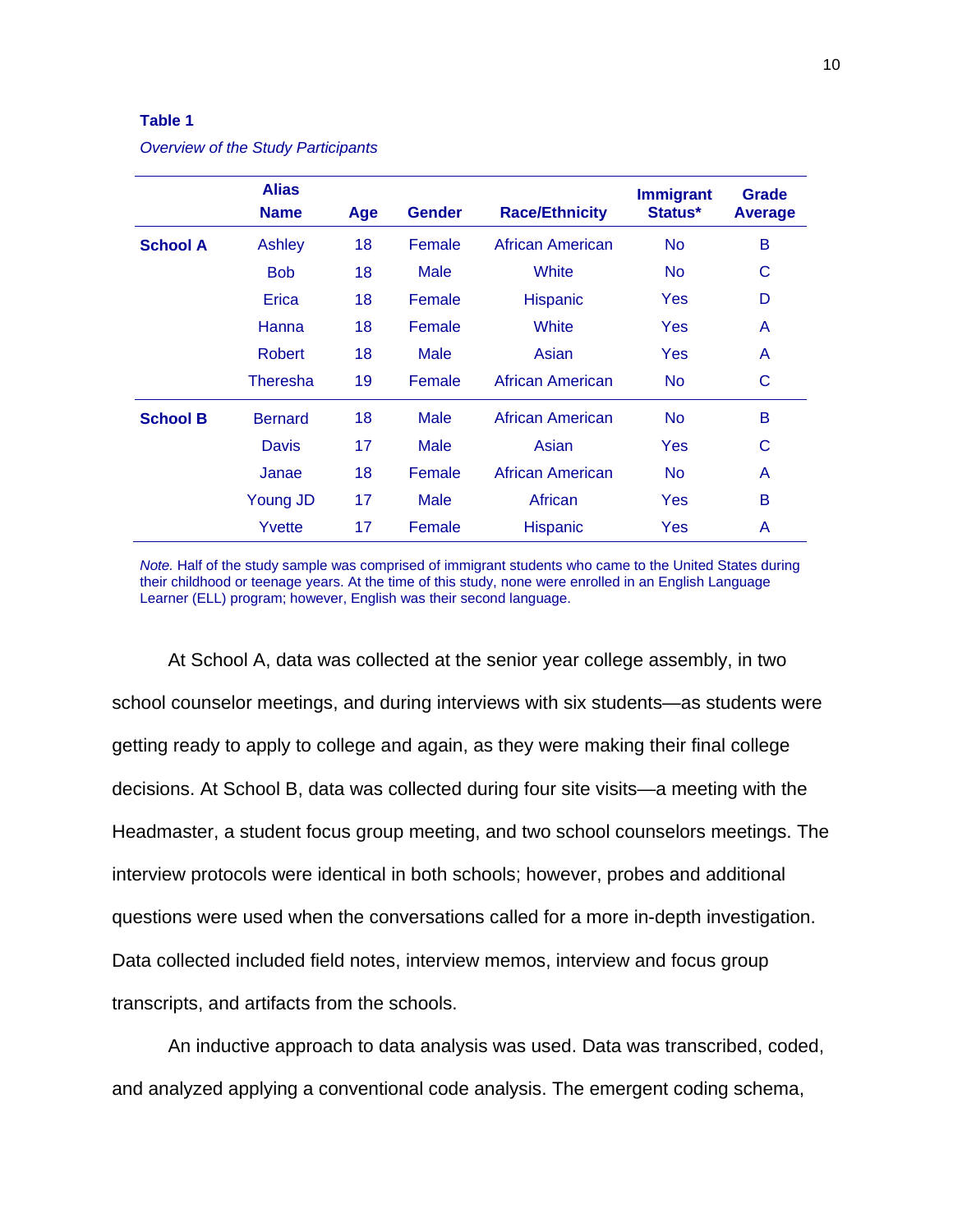criteria, and labels were derived from the text data and divided into context, recording, and thematic units. The codes were divided into descriptive, thematic, and emic codes. The coded data was categorized into concepts (content analysis) and themes (thematic analysis). Triangulation of data followed the coding and analysis processes. Field notes, memos, and school artifacts were coded and examined alongside the transcripts to verify student level data and to fill-in any data gaps. The findings were linked to the conceptual framework and to the broader literature on college information access.

The study design and data collection procedures raised a possibility of four validity threats (Maxwell, 1996), which were minimized throughout the data collection and analysis phases of research. To minimize participant reactivity in the research, two separate groups of students were examined. Further, the researcher refrained from dispensing advice about college application processes in order to reduce the potential influence on students' own college decision-making. In order to alleviate any descriptive threats, all focus group and interview sessions were audio recorded and were coupled with extensive field notes. To minimize the interpretation threat, interviewed participants had an opportunity to review field notes and to offer input to their individual interviews. Finally, to minimize the theoretical validity threat, additional school artifacts were collected and triangulated against the transcribed data and the school events observations. Further, discrepant cases and alternative interpretations during the data analysis process were examined.

Given the small sample size and the nature of the qualitative case study design, internal and external generalizability is not appropriate. The study offers several ideas

11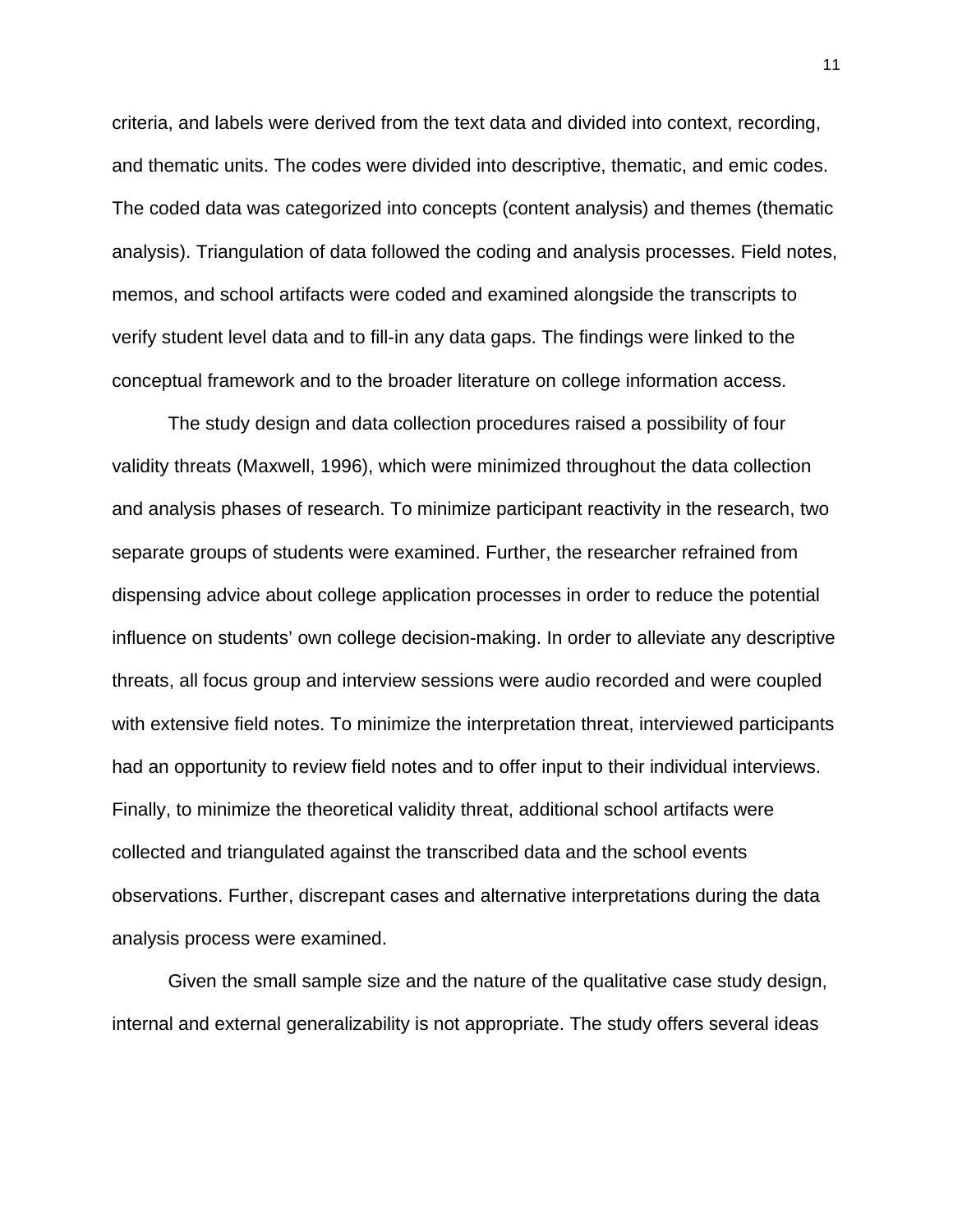on how schools can support students' "search stage;" however, the study does not necessarily represent the views of all students across the two schools.

# **Results**

#### **When do Students Begin Gathering College Information?**

The students in this study first began receiving messages about the importance of college from their parents; however, the timing and substance of these messages greatly varied from student to student. Janae, Yvette, Ashley, Bob, and Robert recalled talking with their parents about college and saving for college since elementary school. Yvette and Robert, recent immigrant students, noted that college was viewed by their families as a source of pride, a stamp that they "made it" in America. Ashley explained that her mother told her that college was a way out of poverty, and that she herself took that message as her own. Ashley explained:

I feel like college is the only way out. My mom… lives paycheck to paycheck, and I don't want to do that. I think that if I go to college and study, and have a degree, I will not have to live paycheck to paycheck and do things that she could not do for me, and I could do things for her that she couldn't do for herself.

In Theresha's household, college was discussed starting in her late childhood when her mother completed a nursing assistant program. Theresha recalled her mother encouraging her two daughters to pursue college. Theresha and her sister both decided to follow their mother's footsteps in the healthcare profession, seeking a nursing degree.

For Erica, Davis, Young JD, and Bernard, college was not discussed at home until their teenage years. All four students posit that their parents' focus on providing for the family took precedence over future planning. Their parents instead, encouraged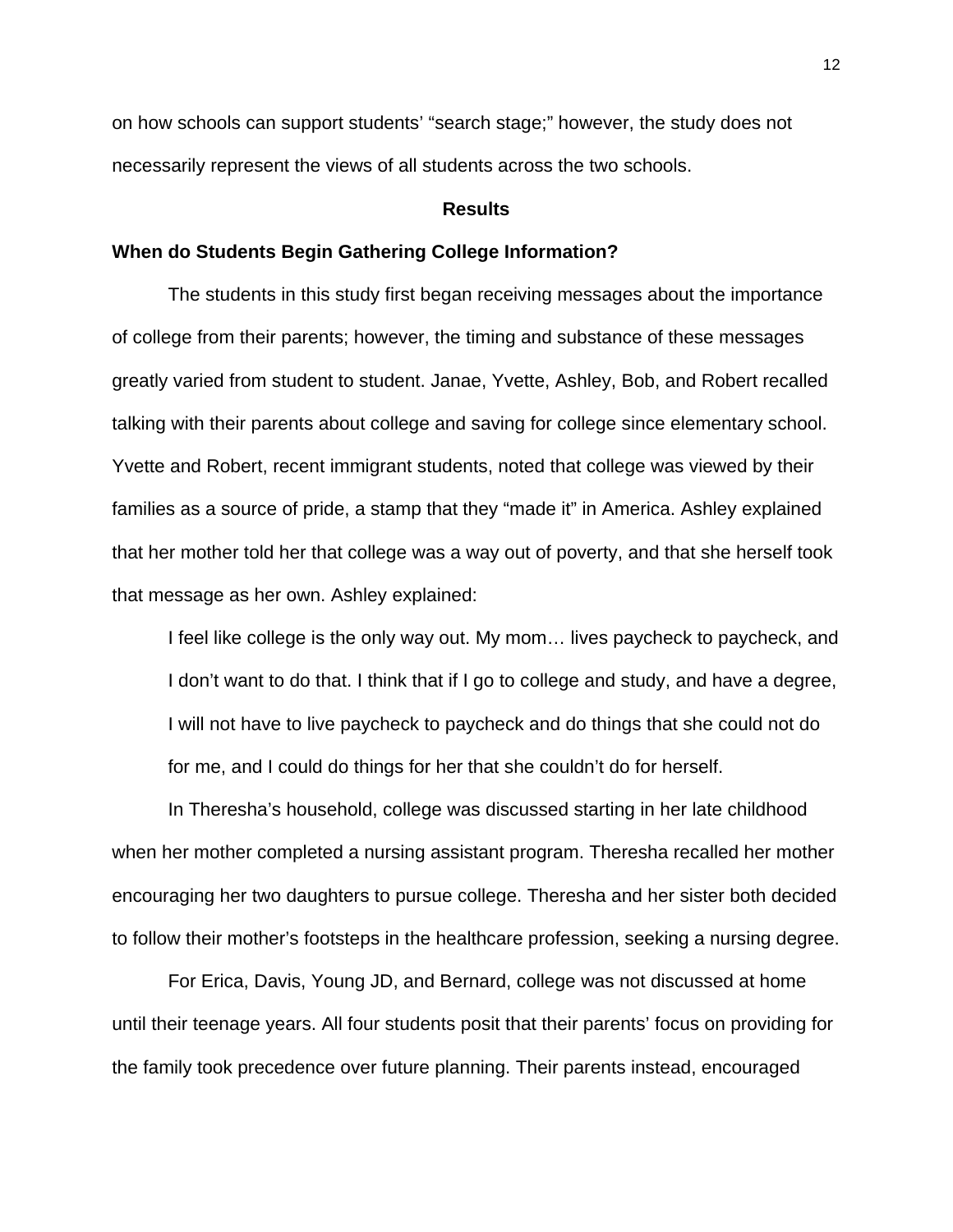them to hold part-time jobs while in school and to help support the family. College was discussed when their older siblings or other family members started career institutes, which prompted students to speak with their parents about higher education.

Hanna, whose parents both hold higher education degrees, received specific college-readiness strategies by her family; her parents reminded her on a regular basis to complete her homework, to get good grades, to take challenging courses, and to enroll in extracurricular activities as a way to prepare for college. Hanna was the only student in the sample that noted that her parents offered specific strategies, while other parents primarily spoke about the importance of college in general terms, as the means to improve their lives. Therefore, most students acknowledged that they did not think about the mechanics of college readiness until their junior year of high school.

Ashley, Hanna, Robert, Janae, and Yvette recalled receiving information about college from their schools at the beginning of their junior year. Other students in the sample noted that they started gathering information about college at the end of their junior year and in some instances, not until the Fall of their senior year. While students had differing memories on when they first received college information from their high schools, the school counselors in both schools confirmed that all incoming juniors, regardless of academic performance, received the same packet about college applications, financial aid, SAT test dates, and about an annual college fair.

## **Where do Students get College Information? What Information do They Collect?**

Students, beginning in their senior year, turned to family members (siblings and cousins), school counselors and teachers, after-school program staff, same-age peers and older peers, and conducted their own independent research in order to gain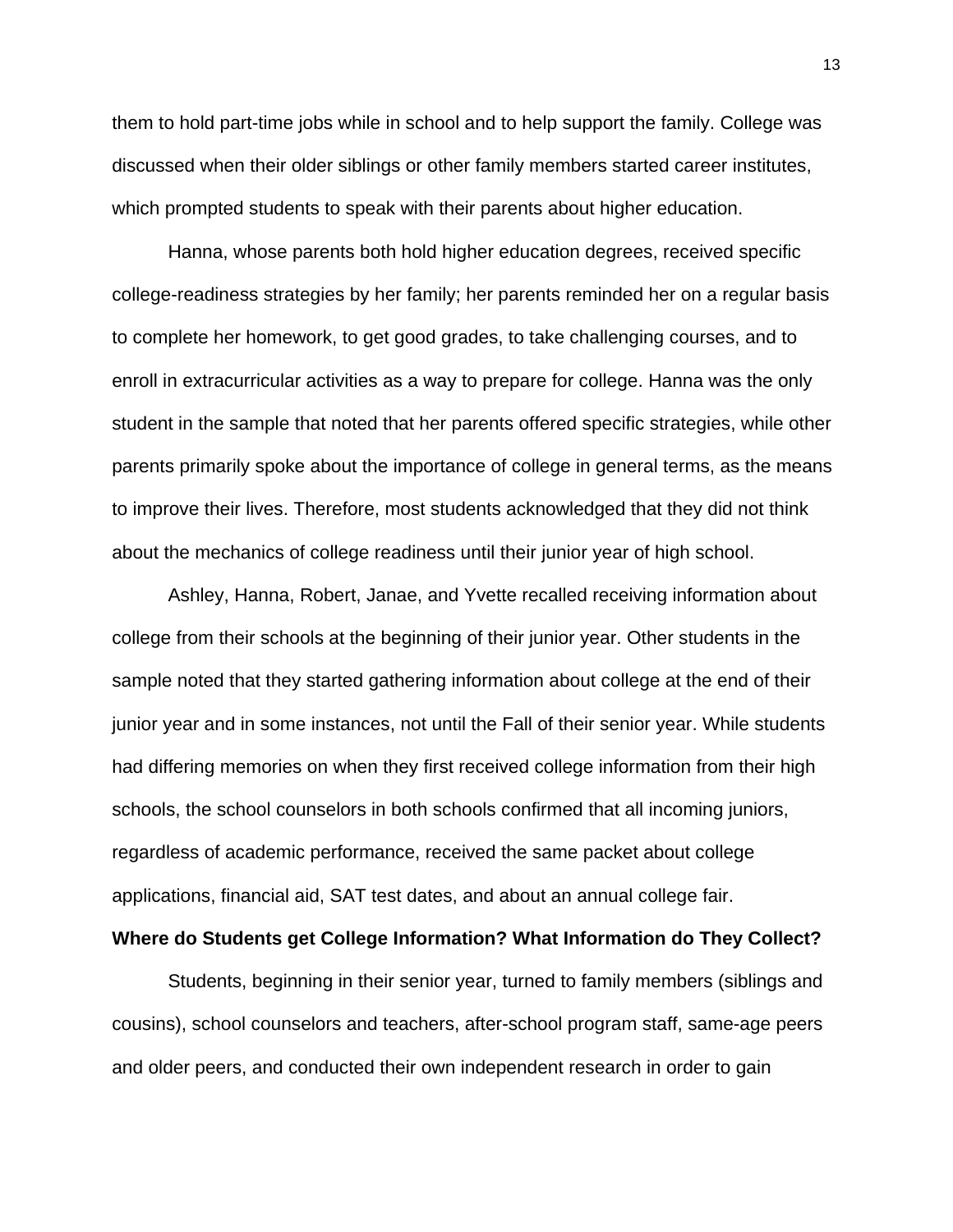information pertaining to college. Each source served a particular purpose: Students utilized siblings and cousins to get information about college life; they spoke with school counselors and after-school staff about college applications and financial aid; they reached out to teachers for application writing and letters of recommendations; they consulted same-age peers for moral support; and looked to older-age peers for strategies on how to succeed in college. Finally, they engaged in Web searches and site visits to get specific information about college majors, financial aid, admissions, and college life.

After students received college information from their schools, they turned to older siblings and cousins for information about college life. Specifically, they inquired about majors of study, class schedules, and campus life. Ashley, for example, reached out to her first cousin, who was the only family member to go to an out-of-state institution, to learn more about his university. After a series of phone calls, she decided that she too wanted to attend the same institution. While she did not visit the institution, she was determined to attend alongside her cousin because she felt that family support would help her get through a four-year institution.

While families served as a critical pillar of support, it was the school counselors and teachers that were sources of tangible information. Both schools offered comprehensive college information resources: (a) a packet of information about different higher education institutions, deadlines, and financial aid; (b) a senior year assembly featuring a PowerPoint on steps needed to apply to college (the assemblies also featured presentations by local after-school college preparatory providers who handed out program applications); (c) a career center filled with college catalogues and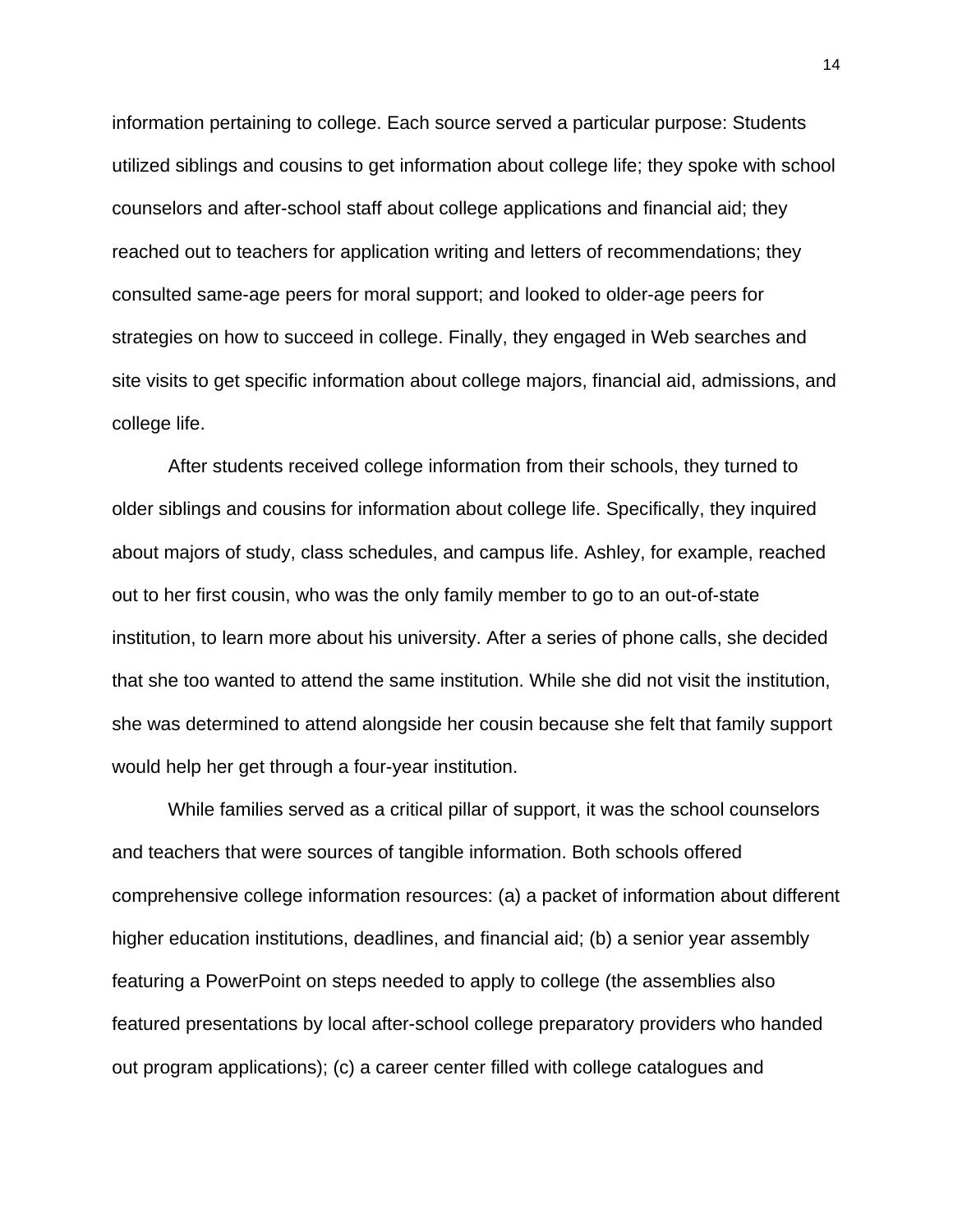computers for online searches; (d) English and math teachers who helped students with SAT preparations, letters of recommendations, and essay writing practice; (e) school counselors that assisted with common applications, financial aid, and admissions; (f) weekly newsletters highlighting college deadlines and scholarship opportunities; (g) a series of alumni lectures, where former graduates visited English classes to share their college experiences; and (h) a series of field trips to the local two- and four-year institutions.

The students in this study thought that their school counselors were knowledgeable about the college process and could guide them through the college search and choice stages. As Bob explained, "If you go to her office as a student, you can ask her anything about college, and she will help you with it. If you go to her office after school for instance, I guarantee there will be about 15 kids waiting around her office."

While both schools have strategically designed a college-oriented culture among seniors, the level of satisfaction with the access to the school counselors, teachers, and career services appears to be divided along academic (GPA) lines. Students with a C average and below believed that their school was doing an adequate job in supporting their college planning, sharing information, offering individualized attention, and providing them with practice and support they needed to successfully apply to college. While they were aware of the outside college-preparatory programs, they did not consider enrolling for three specified reasons—they did not academically qualify; they thought that the programs were unnecessary given the available school resources; or, the after-school programs interfered with their work schedules. Students with a B and

15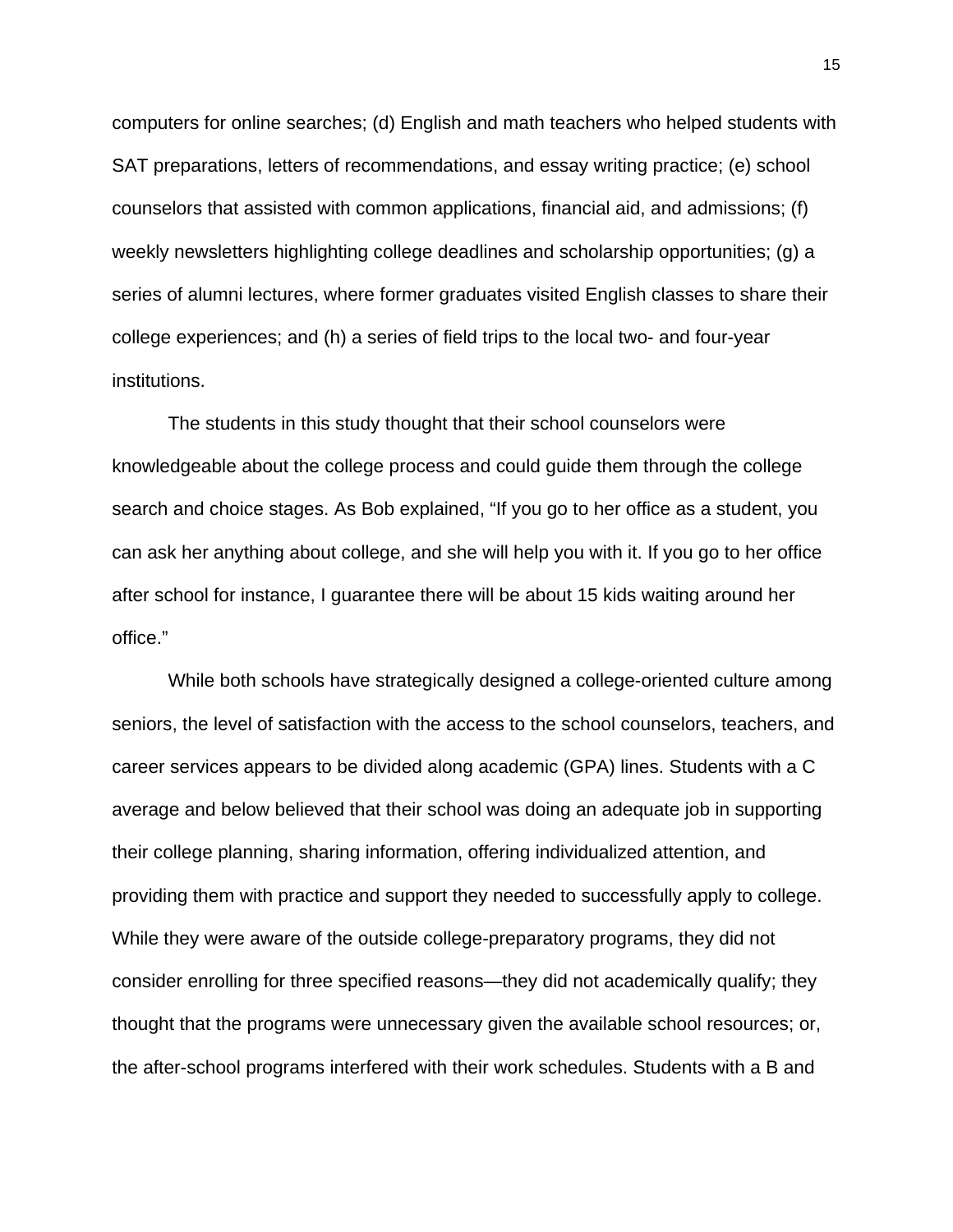above average did not working outside the school. They thought that their school offered basic college information, but was inadequate in meeting their individual needs. They expressed frustration with long wait periods to see their school counselors, with short consulting sessions, and with a lack of access to the career center outside of school hours. Thus, these students turned to after-school programs for help. As Ashley explained, "Although I have my guidance counselor, he is also 200 or 300 kids' counselor… He doesn't really have much time for me. He does what he is supposed to, but, I had somebody who really sat down with me, and went through the process step by step with me."

The third commonly noted source of information was peers, and within this group, same-age and older-age peers. The students in this study believed that sameage peers were a great sounding board for college-related topics. What is interesting is that the students did not see same-age peers as a source for college information but rather, a source for sharing feelings about college, and examining and evaluating their expectations about college. All students in the study mentioned that they also turned to older peers for advice. They utilized older peers to get information about the specifics of college going experience, about homework, time management tips, and campus life.

Finally, students conducted their own independent research on individual colleges. This took two forms—searching the Web and signing up for school-led college visits. All the students in this study regularly accessed a computer, either at home or at school. They used the College Board Web site as the gateway to the individual college sites. The primary information they sought were admission requirements, major of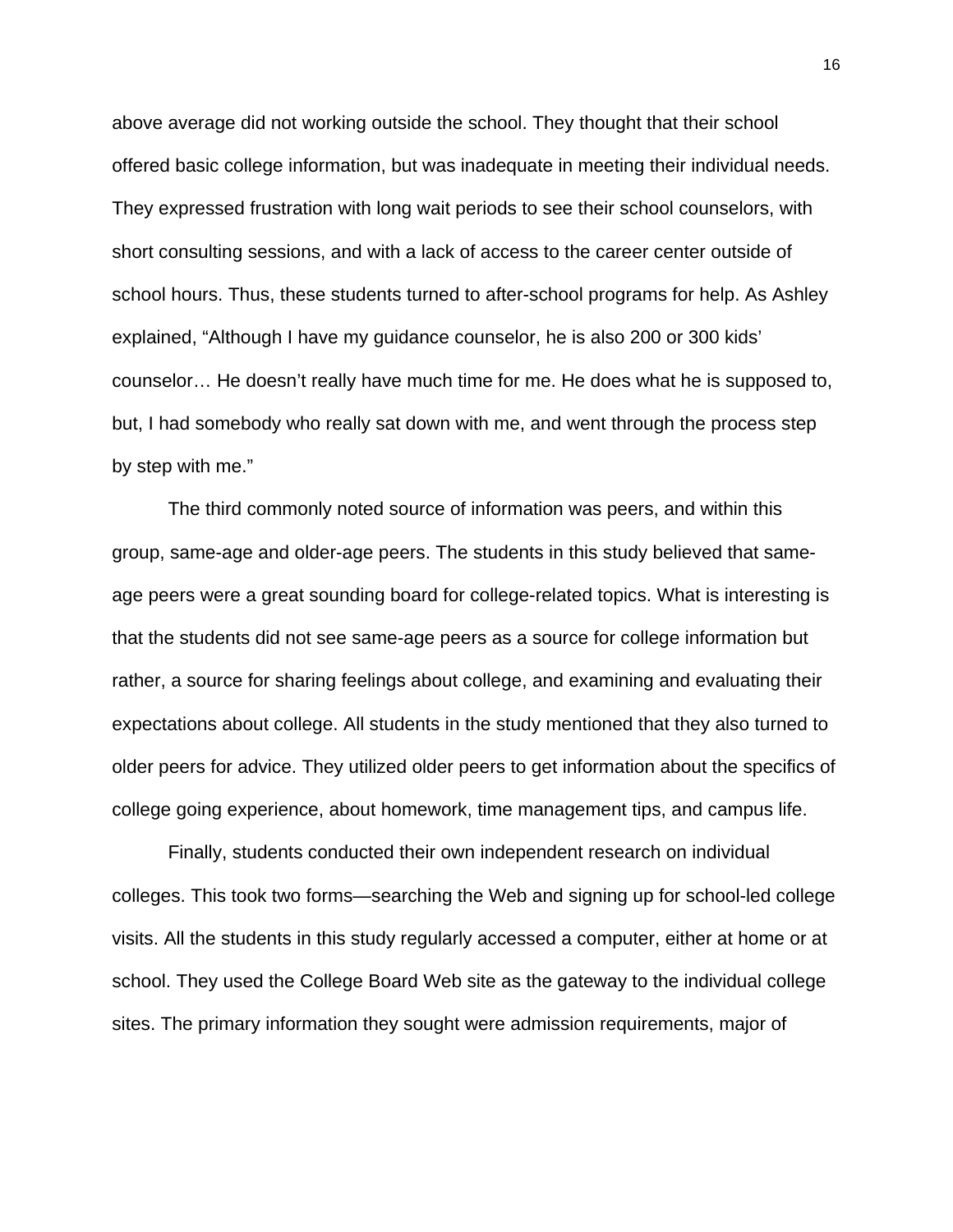study, financial aid, and tuition. The secondary searches focused on extracurricular activities and on campus life.

Site visits were the final place students turned to for college information. On average, students saw one college via a school-sponsored trip and one institution independently. Students opted for second-hand accounts of particular institutions, Web searches, and waited until they were accepted before visiting a college in person. They thought that they did not have the tools to navigate a campus visit. Cost of travel to an institution outside the metropolitan area was another factor that students expressed restricted them from visiting.

The search stage was for these students an eye-opening experience. As Bernard explained, "When I was a freshman, I never realized how important my grades and my actions will be… If I had known that years ago, I would have prepared and tried to do the best I could to be able to have more opportunities." Janae too learned that college was not what she originally thought, "Watching TV shows and movies, the way they make college look like, all you do is go there, go to party, sleep and wake up, you go to classes... But now that I got all this information, I think that college is not easy."

The search stage not only reshaped how students viewed college but also how they planned to transition to college. During the fall interviews, students expressed interest in relaxing during the summer prior to college. However, during the follow-up interviews, a majority of the students decided to instead enroll in transition programs offered at their respective institutions in order to prepare for their freshmen year. Others focused on working full-time to save money for their living expenses while in college.

17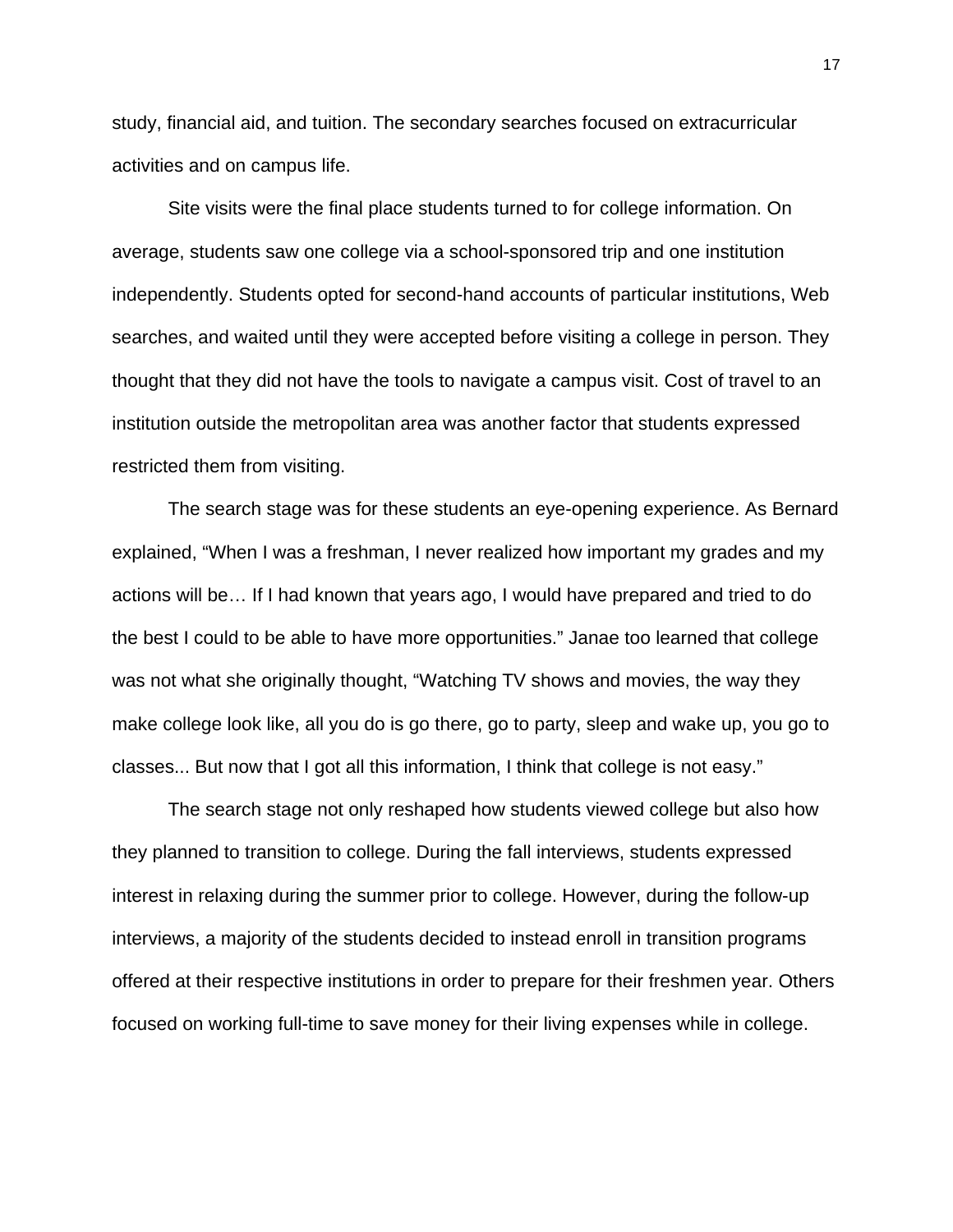#### **An Important Note**

All students in this study, with one exception, were admitted into either two- or four-year institutions. With the exception of two students, all others accepted college offers within the local metropolitan area. While the search stage helped students narrow their focus of study and to which colleges to apply, the deciding factor was financial aid. Ashley's feelings were echoed throughout the study's sample, "I am just going to look at financial aid. Whichever gives me less money in loans and less out of my parents' pockets that is where I'll go to." Robert, who received a full scholarship to an Ivy League institution, spoke of the relief he felt for his parents, who both worked low-wage jobs, "[My parents] are working at least 14 hours a day… I just want to let them know that I work hard… so that they don't have to worry about my education. I want to give them back happiness and something to be proud of, of their son."

#### **Discussion**

The findings presented in this study support the existing literature: low-income students start to gather college information in the later part of their high school years; they tend to rely on close family, school counselors, and peers for most of their college information; and they do not have extensive college preparatory experiences. Students focus on possible majors, financial aid and tuition costs, and admissions criteria, as well as on college campus extracurricular activities and diversity.

While the study confirms nation-wide trends on college "search stage" strategies among low-income youth, the study also contributes to the existing literature by illuminating four important considerations for school counselors: (1) the importance of family involvement in the college process; (2) the timing of the "search stage;" (3) the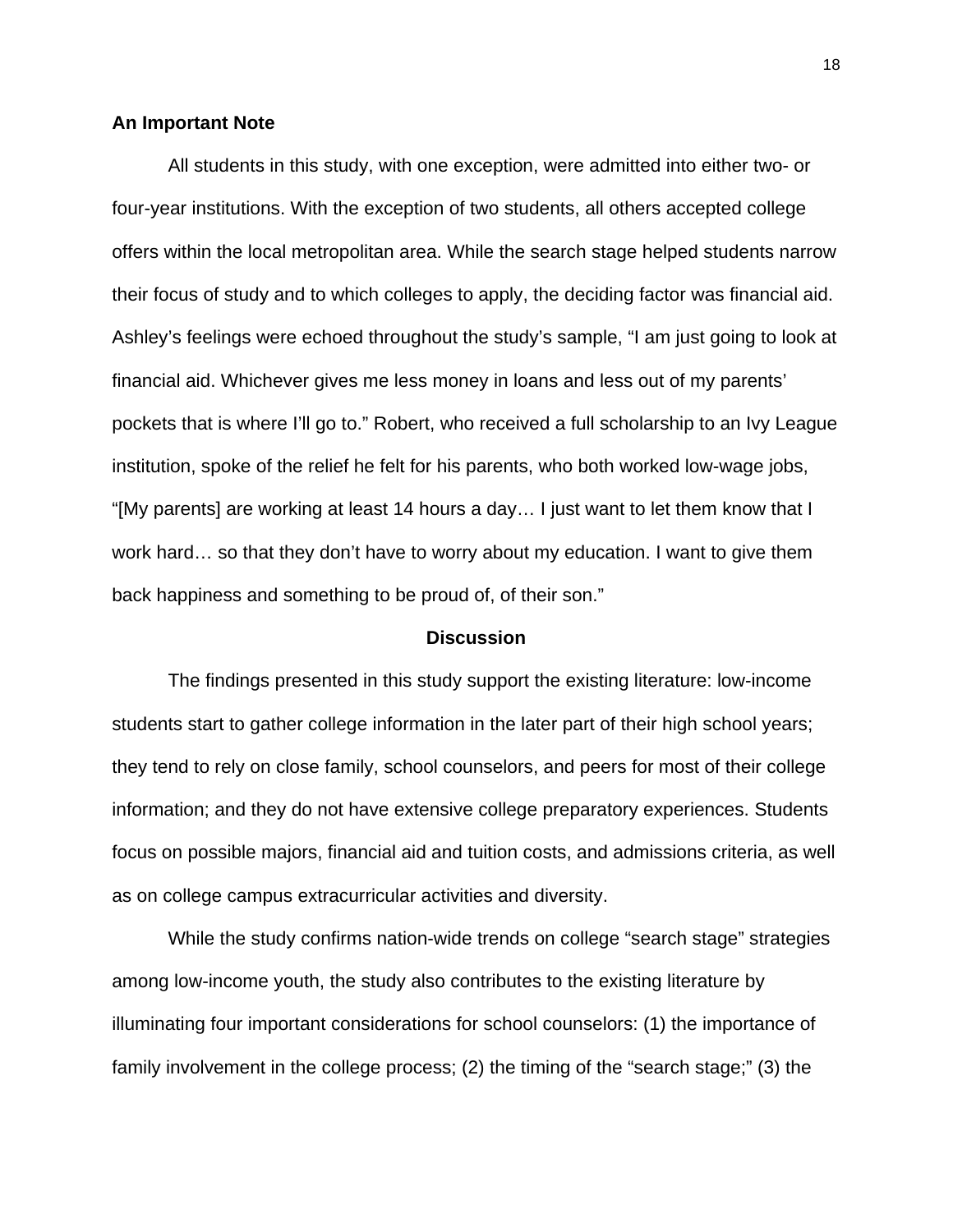critical role after-school providers play in helping students get through the college application stage; and (4) the need to think comprehensively about college information.

## **Families Matter**

Parents play a significant role in motivating children to consider college (Flint, 1992). As Wimberly and Noeth (2004) note:

Parents who are involved in their child's education can be a strong and positive influence on the student's academic achievement and postsecondary plans. However, unless parents have the information and knowledge they need, it is difficult for them to help their children explore, plan, and make the successful transition from high school to college. (p. vi)

Parents are particularly critical during the search and choice stages (Cabrera & La Nasa, 2000; Hosser & Stage, 1987; Hossler et al., 1999). Older siblings and cousins are also important because they provide tangible information about college life that the parents might not be aware of, such as course offerings, workload, campus life, and strategies for succeeding in college (Ceja, 2006).

In this study, parents shared with their children the importance of college as a means to get out of poverty and have a better quality of life. Some parents also saved for their children's college. However, parents, with the exception of one student, did not offer specific strategies on how students can prepare for college. According to students' accounts, parents did not take them on college visits or assisted with college searches, relying instead on schools and other supports to help them navigate the college process. This can, in large part, be attributed to the fact that majority of the students came from households where neither parent had a post secondary degree and where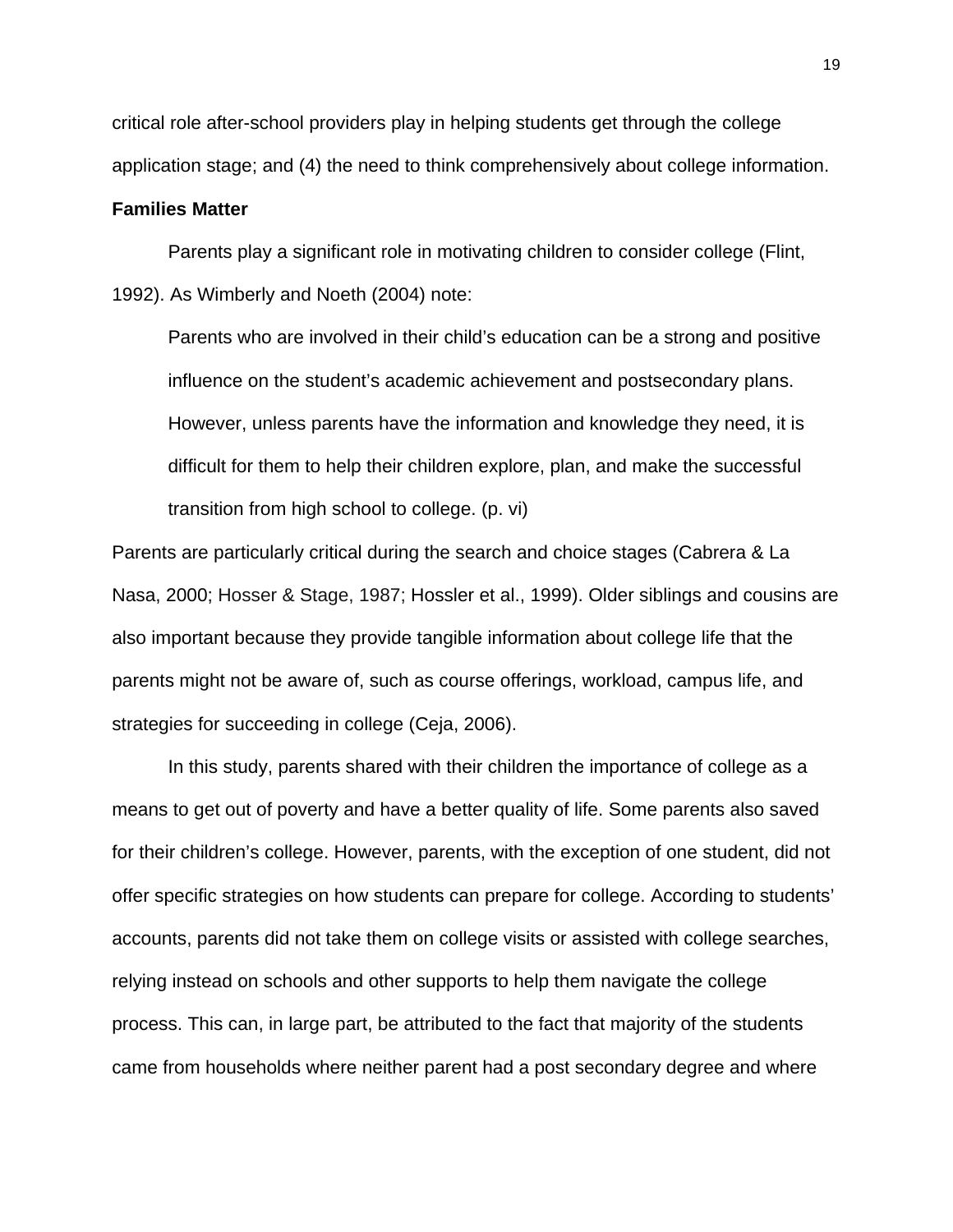many parents came from immigrant backgrounds, unfamiliar with the expectations, protocols, and processes related to accessing U.S. college education.

While both schools have a family resource center, a parent council, and a family liaison, the interviewed students noted that their families were not aware of these tools and that they have not visited the school apart from an occasional back-to-school night. Bob's perception is indicative of other students' sentiments, "It is really left up to you to inform your parents what you are doing about college. I think the school doesn't press the issue with parents about college."

The school counselors acknowledged that they had low turnouts at collegerelated events at their schools. When School A hosted a financial aid night, the response rate was less than 10%. The school counseling staff noted that this was in part due to the city's busing system, whereby students attending a particular school do not necessarily reside in the surrounding neighborhoods. School A now hosts collegerelated family events in high schools nearest to the families' homes, and the turnout has increased.

From the gathered data, it appears that both students and counselors could do more to involve families. Students could share with parents the college information provided by their schools. The school counselors could send college packets directly to students' homes, informing families of the resources available to them at their child's school, and list in advance dates for specific family events. The school Web site can also be utilized, as well as information and event sharing via school district-wide tools.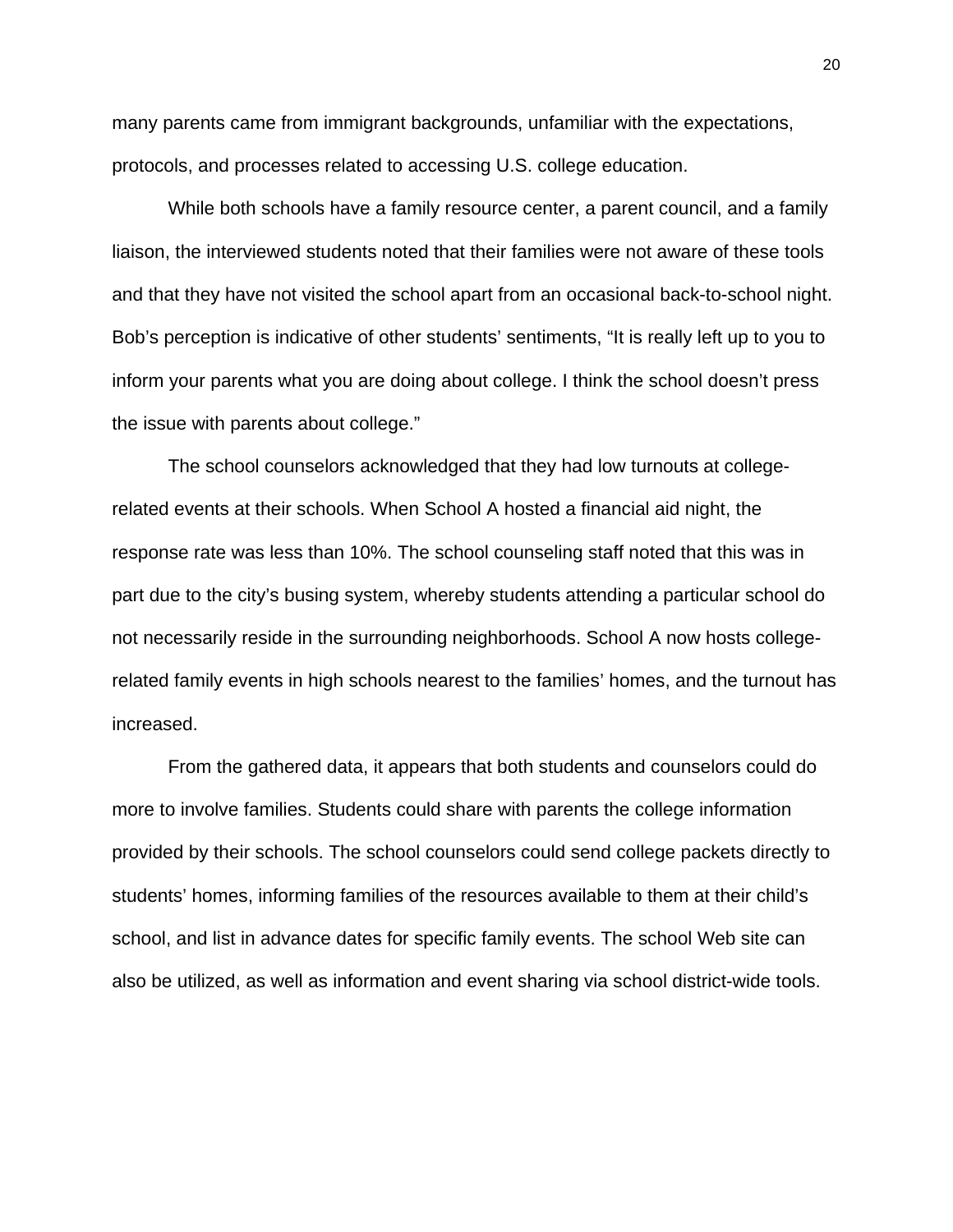#### **It is Never too Early to Start College Preparation**

College access literature suggests that students who begin searching information about college earlier in their educational career are more likely to go on to college (Johnson, Stewart, & Eberly, 1991). Entering the "search stage" prior to high school helps students become more aware of what is needed to access and succeed in college, which translates to greater investment by students in their academic life (Cabrera & La Nasa, 2000; De La Rosa & Tierney, 2006; Mumper, 1998).

For students in this study, the search stage did not begin until the end of the junior year, and in most cases, not until their senior year, when students had to actively pursue college information, take the SATs, and apply. The students noted that while the message about the importance of college was reinforced at home, it was not reinforced in school or in their communities. Most students knew that they needed to keep their grades up, but did not strategically invest in particular skill-building activities.

When asked about the timing of the college search stage, the students in this study felt that the school should have prepared them for the SATs and the college search stage during their junior year. Some students thought that waiting until the senior year put them at a disadvantage, compared to students who started the search stage earlier, because they did not have the opportunity to boost their GPAs, to take more challenging coursework, to retake the SATs, or to tour different institutions.

The counselors of schools A and B recognized the issue of timing; however, the lack of resources and disinterest among younger students was cited as reasons for not sharing college information in earlier grades. However, sharing college information in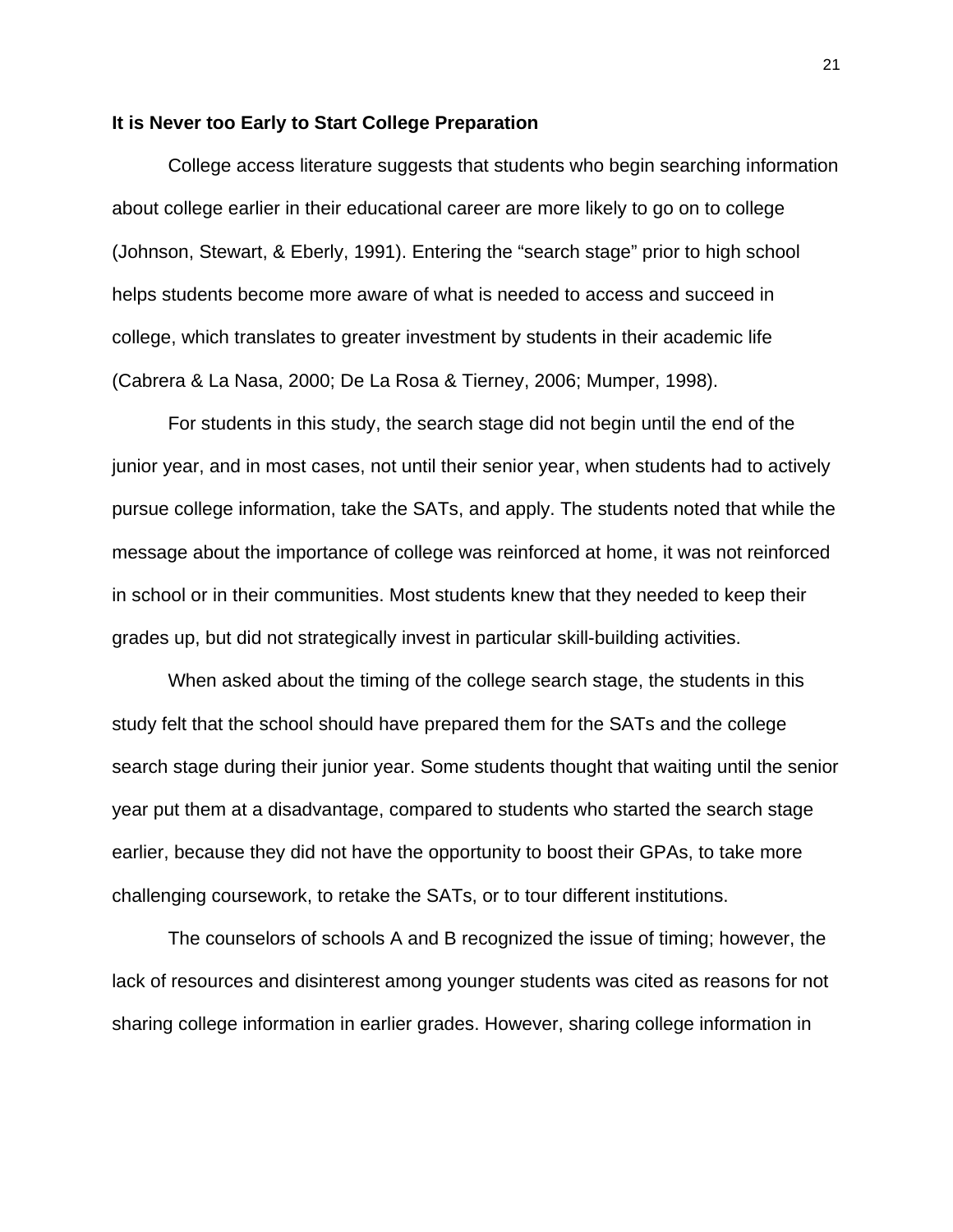earlier grades of high school could help students learn about the specific strategies they should take to prepare for higher education (Engle, Bermeo, & O'Brien, 2006).

#### **After-School Providers are Allies in the College Search Process**

Research on college preparatory programs finds that quality after-school programs centered on college readiness can have a positive impact on students' academic success and their motivation to succeed in school and beyond (Mahoney, Lord, & Carryl, 2005; National Postsecondary Education Cooperative, 2001). Nationally, programs geared towards low-income students, such as Higher Achievement or Say Yes show that multi-year programs could help prepare students for higher education.

However, research also points to the disparities in access to college preparatory programs, even if designed for low-income students. According to Venezia, Kirst, and Antonio (2004), student's academic track and performance is the primary predictor of whether a student accesses a preparatory program. The study has found that high performing students are more likely to have access to college preparatory experiences than do lower performing students. This is evidenced in this study as well. Students who had a GPA of 3.0 or above were enrolled in after-school programs that helped them during their search and choice stages, while students who had a GPA of 2.0 and below were not enrolled in such programs. Students' attributed this to their lack of academic merit, time commitment, and work obligations.

Given that school counseling staff and teachers are stretched for time and resources and given that most students want to have personalized attention, partnering with after-school providers is a promising way to alleviate schools' burden. However, efforts should be made on the schools' part to find college preparatory programs that do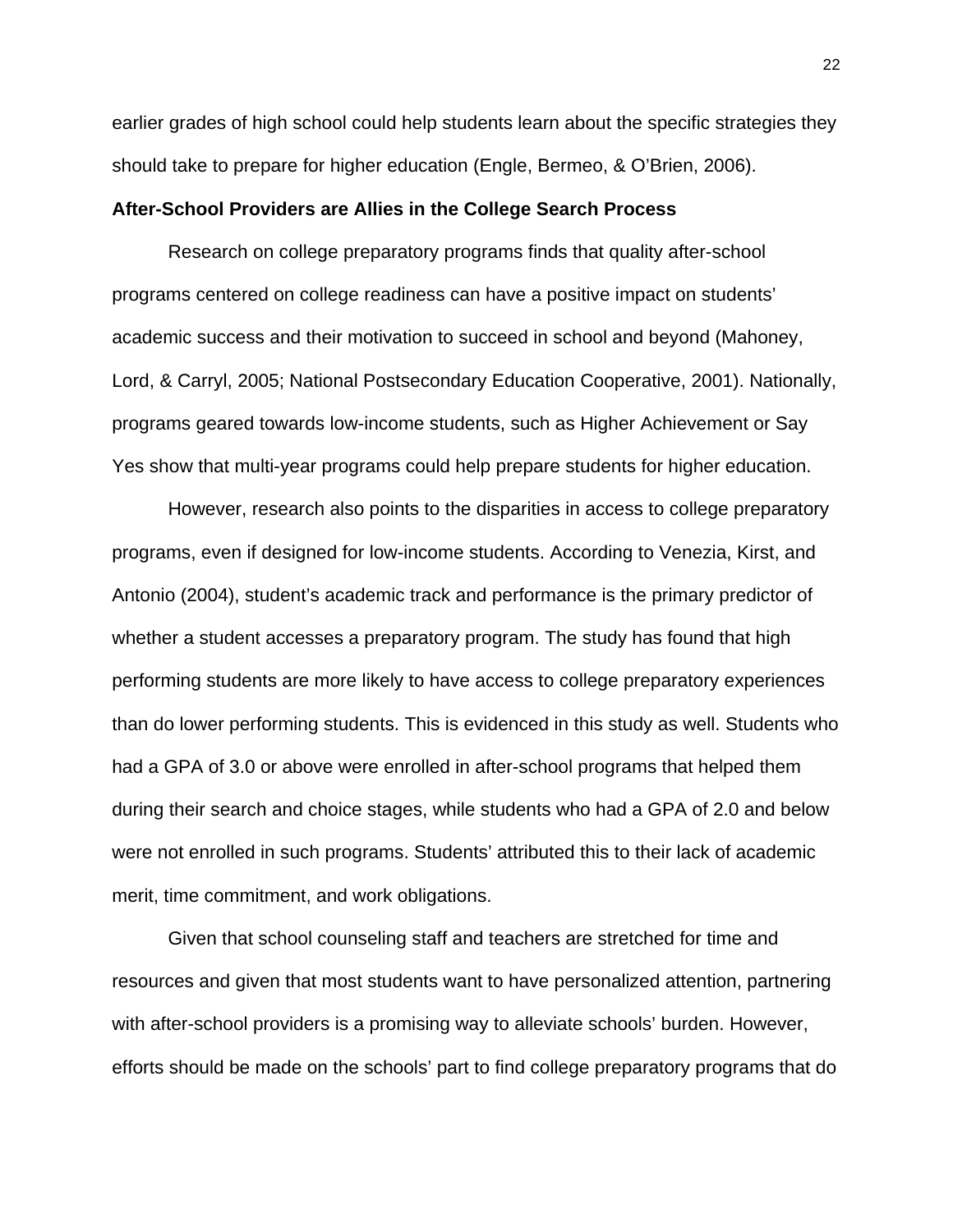not have merit-based barriers, so that students from all academic levels can receive comprehensive counseling and support earlier in their high school careers thus potentially aiding their post-secondary pathways.

## **Thinking Comprehensively About College Information**

Students in this study did not rely on a singular source for college information. Rather, students employed a comprehensive strategy during their search stage speaking with diverse individuals, family members, peers, school counselors, teachers, and after-school program staff. Additionally, they conducted online research in order to obtain specific information about particular institutions. The most common way students gathered information was to approach family members first, then school counselors and teachers, then peers, and finally, to conduct their own independent search. Galotti and Mark (1994), found a similar pattern among middle-income students. It is interesting to note that peers ranked lower on the list among the students in this study as they turned to them after family and school resources and did not rely on them for specific college decisions. Johnson, Stewart, and Eberly (1991) corroborate this finding, noting that peers tend to be the least important factor students consider during the search stage.

The students in this study not only thought comprehensively about where they turned to for information regarding college, but also about what information they collected. While they focused much of their attention on the specifics of college applications, minimum requirements, and financial aid, they also considered whether they could see themselves at a particular campus, conducted Web searches on college life, and turned to family members and older peers to get their perspective on particular college campuses. This finding is surprising given that college access literature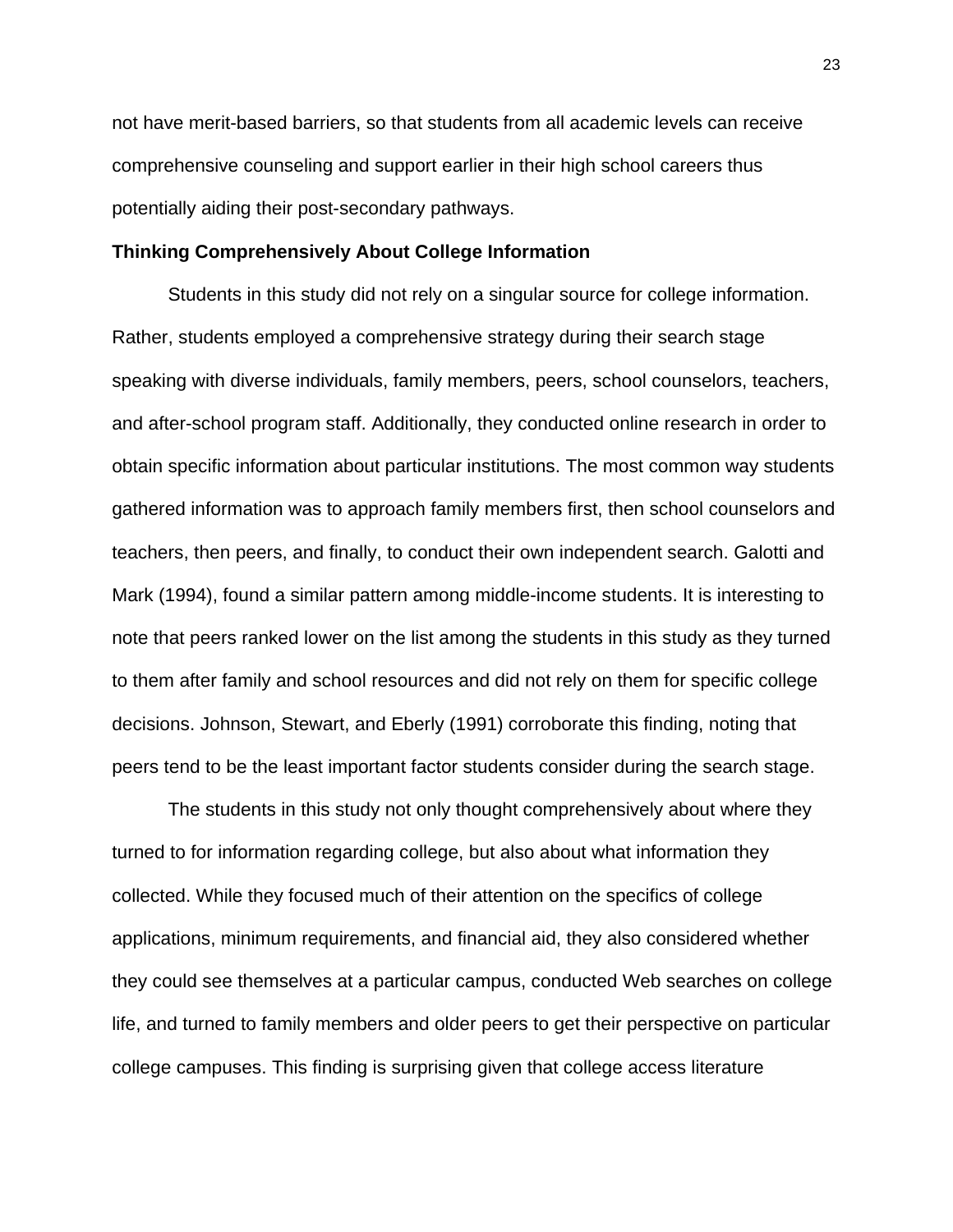encourages site visits over second-hand accounts of campus experiences.

While the students in this study cited financial considerations as critical to their final college decision, providing diverse access points to students (at school and in the community) to college information could help inform and inspire them to pursue their college dreams.

# **Limitations**

The presented study offers a snapshot into the search stage, as experienced by a sample of seniors in two large urban high schools. While the study offers an important insight into the comprehensive strategies that students employ to gather college information, the study has limitations. The study followed only eleven students across two data points and was based primarily on first-person accounts. Due to the small sample size, unique context, and qualitative design, generalizations are not appropriate within the schools, across the schools, or to the general population. Further research should be conducted to offer a more comprehensive analysis of the search stage at both schools via a larger sample size, longitudinal tracking across grade levels, as well as thorough follow-up during students' post-secondary years. Research across other metropolitan high schools could help to offer a more comprehensive picture of both the schools and the school district. Given the literature gap on the search stage among underrepresented students, both qualitative and quantitative studies that examine when, where, and what college information students access could be invaluable in informing families, school counseling practices, and school and after-school provider strategies.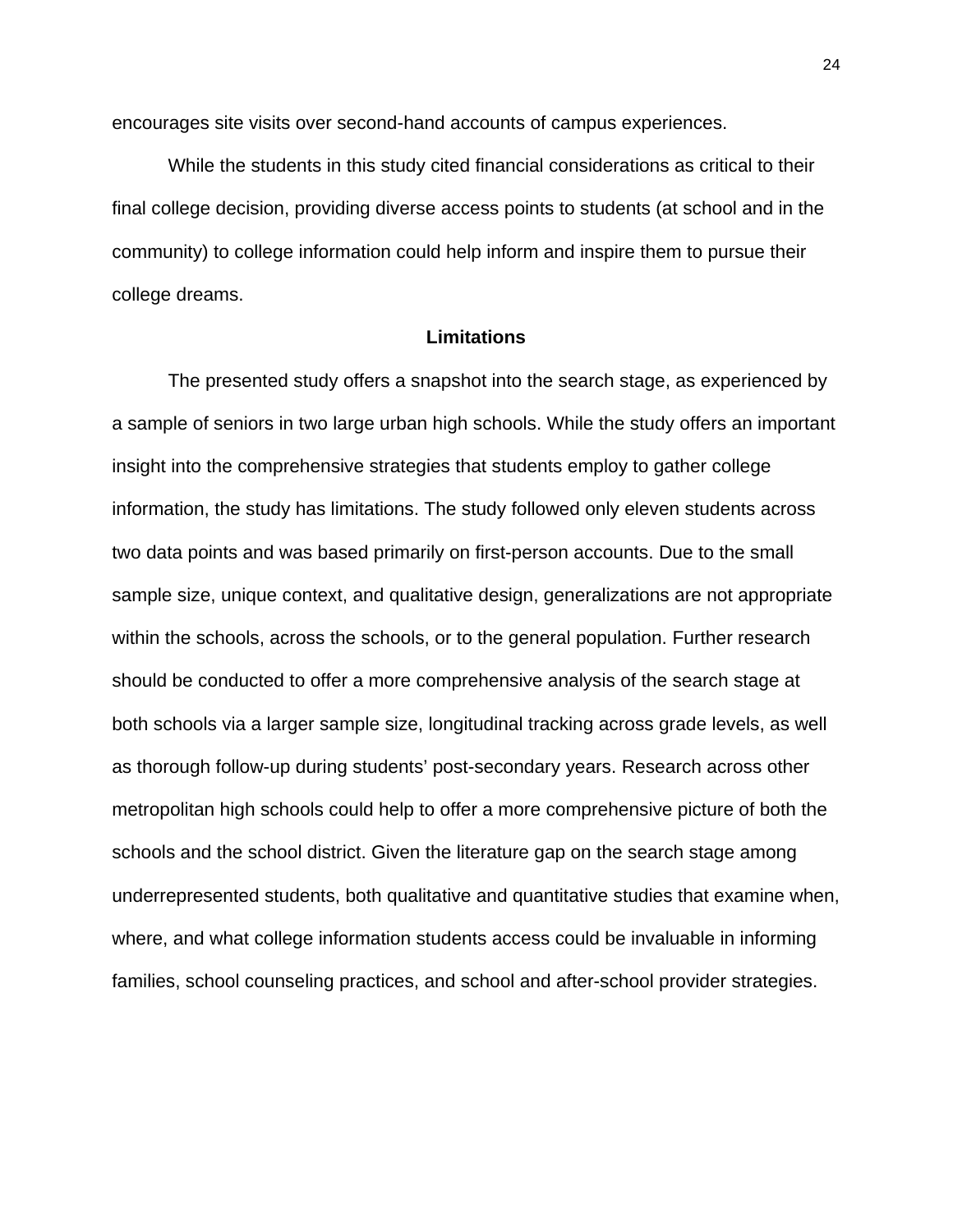#### **Implications for High School Counselors**

This study found that school counselors played a pivotal role during the students' college search stage. The students in this study frequently turned to their school counselors to acquire information about the common college application, about access to and availability of financial aid, and how to understand and make admission decisions. During the students' senior year, the school counselors were the primary adults to whom the students turned for college information and advice. This was particularly true for students with a GPA of 2.0 and below, who relied heavily on their school counselors to guide them through post secondary planning and decisions.

The study also indicated that students thought that their school counselors had too many students. While students found their school counselors to be knowledgeable and responsive, students with a GPA of 3.0 or above believed that they were not able to get the assistance they desired. Thus, these students supplemented their college information gathering by including another resource—a college preparatory program staff member able to give extensive individualized attention.

Students were asked at the conclusion of this study to provide advice to their counselors on ways in which they can improve access to the college information that students receive at their schools. Students' suggestions included:

- Make college a priority during freshmen and sophomore assemblies, so that students have a clearer vision of the requirements, expectations, and steps they will need to take during their high school years.
- Emphasize the importance of considering diverse post-secondary paths, beyond the traditional community college or four-year college.

25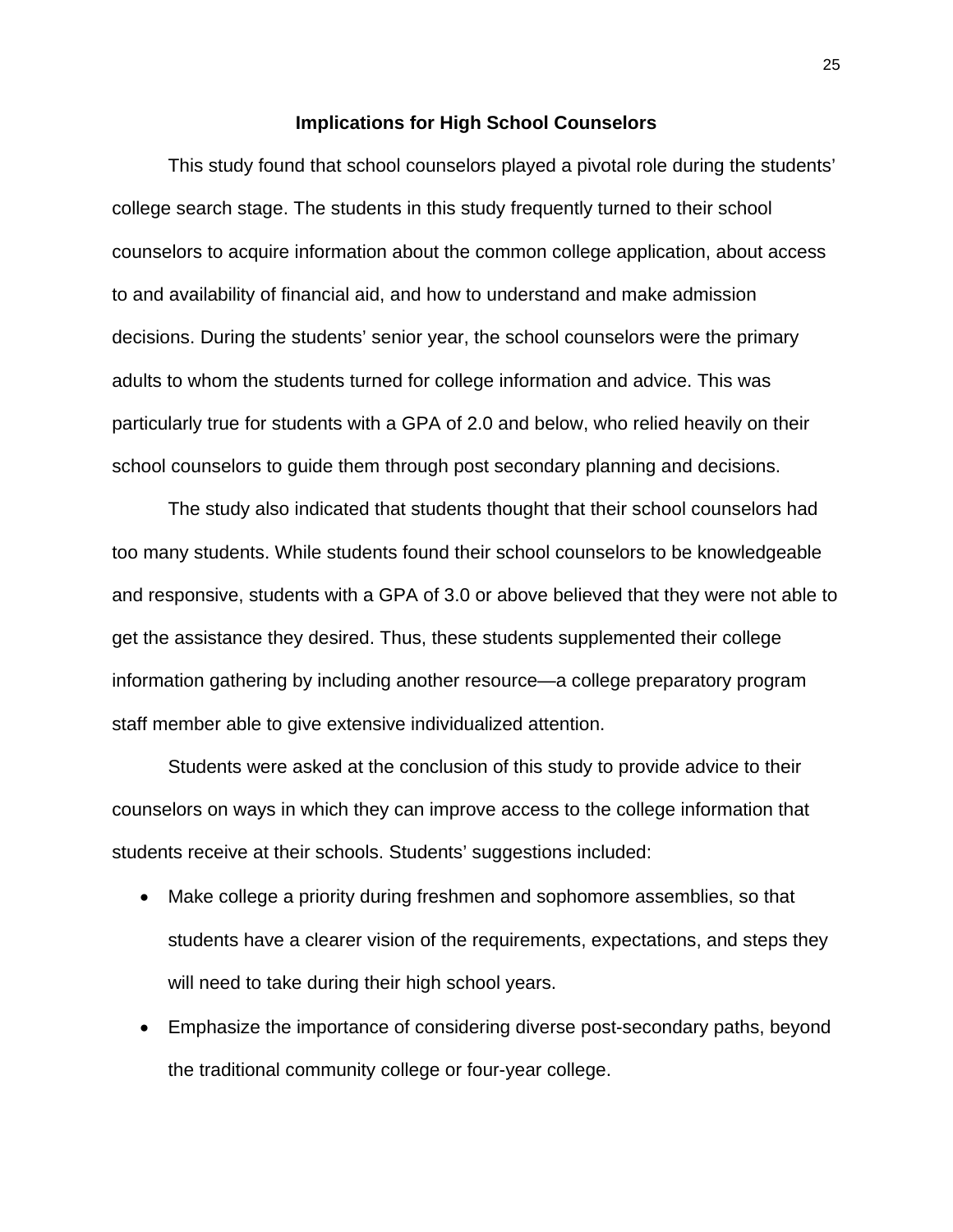- Offer special services to first-generation college students and recent immigrants.
- Start the SAT preparation during the junior year. Offer practice classes both during the school day and also as a program after school.
- Stress to all students the importance of conducting their own independent college information search.
- Provide students with strategies on how to explore colleges, particularly how to visit colleges.
- Implement an appointment book where students have a particular slot, as opposed to seeking out sessions between classes, on lunch breaks, or immediately following the school day. During college application months, allow for extra guidance curriculum sessions for senior students.

The school counselors at both schools acknowledged that their schools could do more to target underrepresented populations, to emphasize diverse post secondary paths, and to offer more customized services; however, limited resources prevented both schools from expanding upon the existing strategies. Due to budget cuts, the school counselors in School B, for example, also served as social workers and as the school improvement team members, which stretched their capacity to offer extensive college counseling to senior year students. Many counselors appreciated that more academically ambitious students accessed after-school programs that met their needs. The counselors also hoped that in the future social workers and mentors could alleviate some of their duties, so that they can offer more comprehensive support to collegebound students.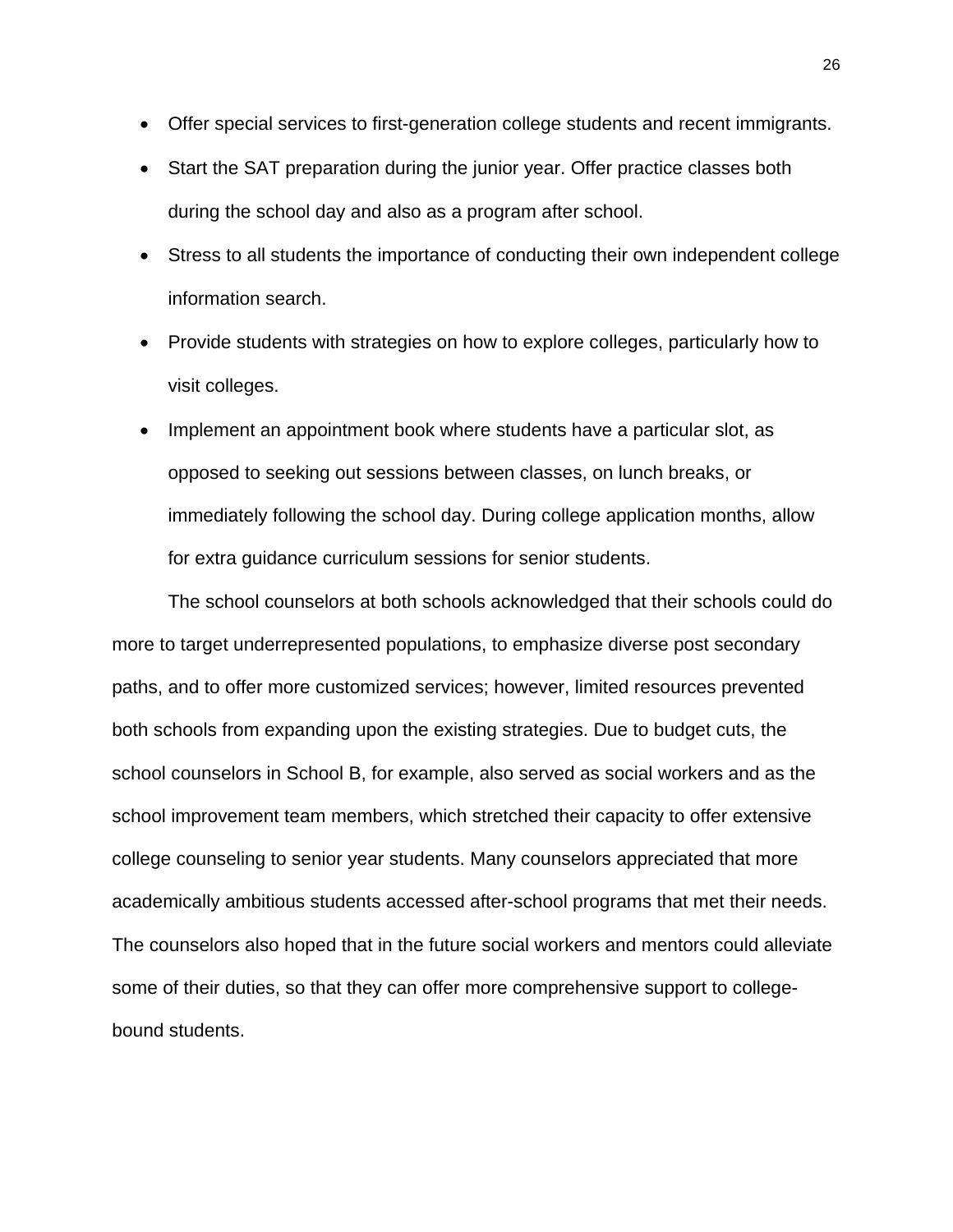The sentiments of both students and their counselors show that a part of students' access to accurate, quality, and timely college information continues to rest to a significant degree on the school counseling staff. Students want school counselors to provide college information early and often throughout their high school years, and to personalize services (e.g., first-generation students, English language learners). While the school counseling literature and the practice communities acknowledge that such strategies could improve students' access to college information, school budgets and school improvement policies often shortchange the critical support staff in favor of other goals. However, if an overarching goal of K-12 education is to get students collegeready and career-ready, then educators, researchers, and policymakers need to rethink how they support school counselors. Better funding for the school counseling departments, more comprehensive support staff, and availability of college and career centers on the school grounds could support the comprehensive college information framework that many students, and in particular, low-income students, seek during their "search stage."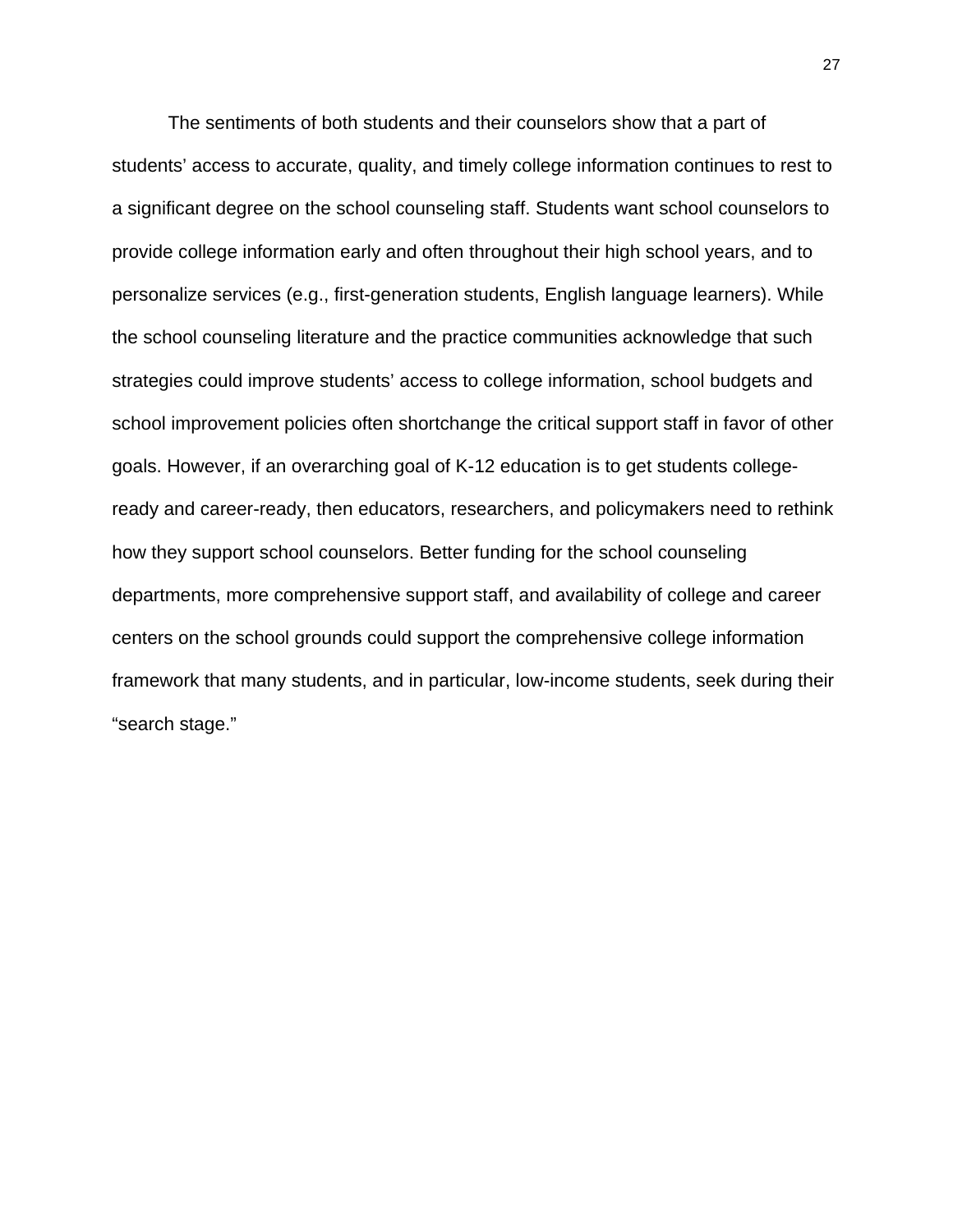#### **References**

- Bryan, J., Holcomb-McCoy, C., Moore-Thomas, C., & Day-Vines, N. L. (2009). Who sees the school counselor for college information? A national study. *Professional School Counseling*, *12*(4), 280-291. doi:10.5330/PSC.n.2010-12.280
- Butner, B., Caldera, Y., Herrera, P., Kennedy, F., Frame, M., & Childers, C. (2001). The college choice process of African American and Hispanic women: Implications for college transitions. *Journal of College Orientation and Transition, 9*(1), 24-32. Retrieved from http://noda.orgsync.com/about\_journal\_college\_orientation\_ transition
- Catsambis, S., & Garland, J. E. (1997). *Parental involvement in students' education during middle school and high school* (Report No. 18)*.* Baltimore, MD: Center for Research on the Education of Students Placed at Risk (CRESPAR). Retrieved from http://www.csos.jhu.edu/crespar/techReports/Report18.pdf
- Ceja, M. (2006). Understanding the role of parents and siblings as information sources in the college choice process of Chicana students. *Journal of College Student Development, 47*(1), 87-104. doi:10.1353/csd.2006.0003
- Center for Labor Market Studies. (2008). *Getting to the finish line: College enrollment and graduation—a seven year longitudinal study of the [City] public schools class of 2000.* Boston: Author. Retrieved from http://www.bostonpic.org/resources/ getting-finish-line-seven-year-longitudinal-study-boston-public-schools-class-2000
- Choy, S. (2001). *Students whose parents did not go to college: Postsecondary access, persistence and attainment.* Washington, DC: National Center on Education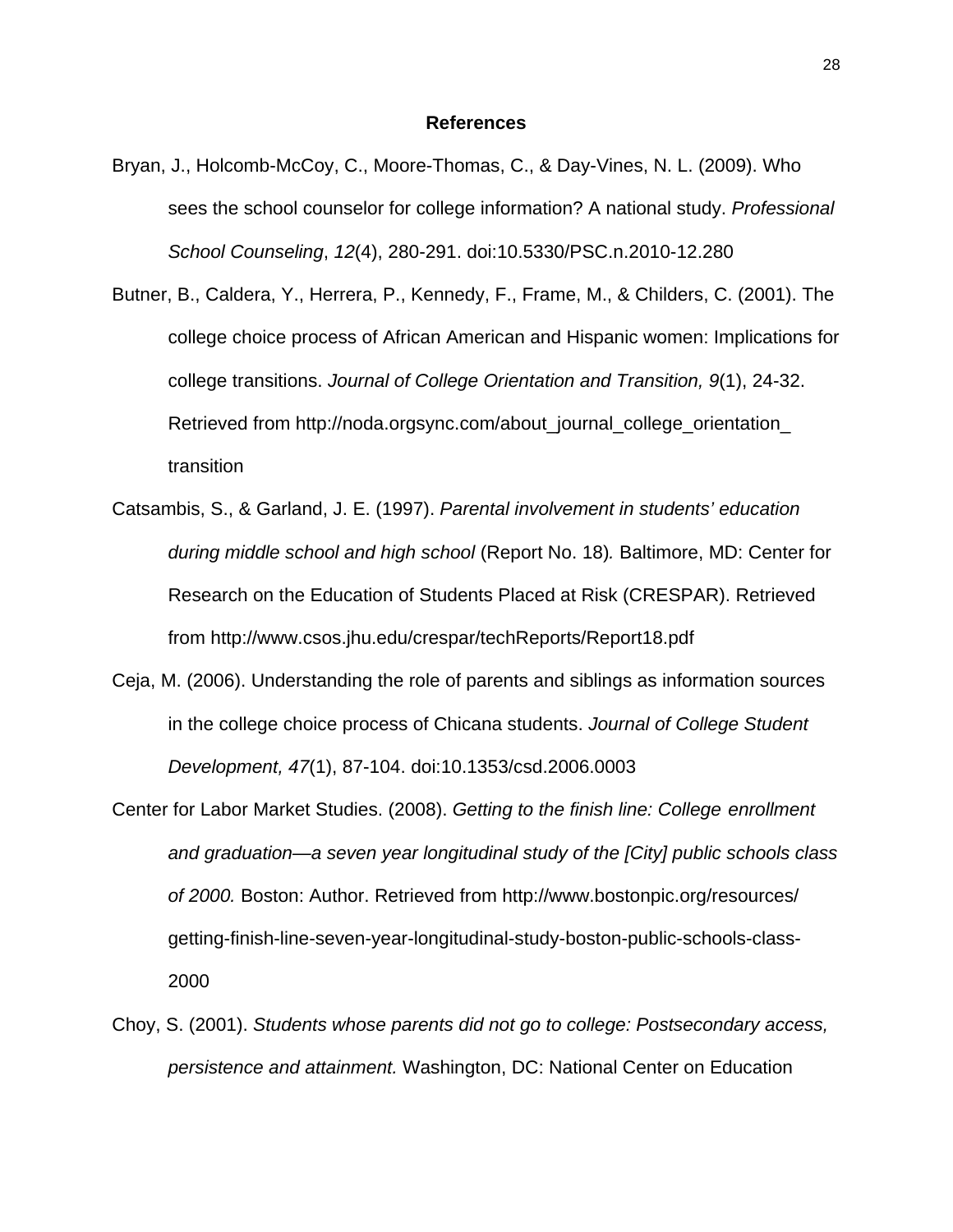Statistics. Retrieved from http://0nces.ed.gov.opac.acc.msmc.edu/pubs20 01/2001072\_Essay.pdf

- Cunningham, A. F., Erisman, W., & Looney, S. M. (2007). *From aspiration to action:*  The *role of middle school parents in making the dream of college a reality.*  Washington, DC: Institute for Higher Education Policy. Retrieved from http://www.ihep.org/assets/files/publications/a-f/From\_Aspiration\_to\_Action\_ Fact\_Sheet.pdf
- De La Rosa, M. L. (2006). Is opportunity knocking? Low-income students' perceptions of college and financial aid. *American Behavioral Scientist, 49*(12), 1670-1686. doi:10.1177/0002764206289139
- De La Rosa, M. L., & Tierney, W. G. (2006). *Breaking through the barriers to college*. Los Angeles: Center for Higher Education Policy Analysis, University of Southern California. Retrieved from http://www.usc.edu/dept/chepa/pdf/Breaking% 20through%20Barriers%20final.pdf
- Dounay, J. (2006). *Involving families in high school and college expectations*. Denver, CO: Education Commission of the States. Retrieved from http://cte.ed.gov/ nationalinitiatives/gandctools\_viewfile.cfm?d=600227
- Engle, J., Bermeo, A., & O'Brien, C., (2006). Straight from the source: What works for *first-generation college students.* Washington, DC: The Pell Institute for the Study of Opportunity in Higher Education. Retrieved from http://www.pellinstitute.org /downloads/publications-Straight\_from\_the\_Source.pdf
- Epps, E. G. (1995). Race, class, and educational opportunity: Trends in the sociology of education. *Sociological Forum, 10*(4), 593-608.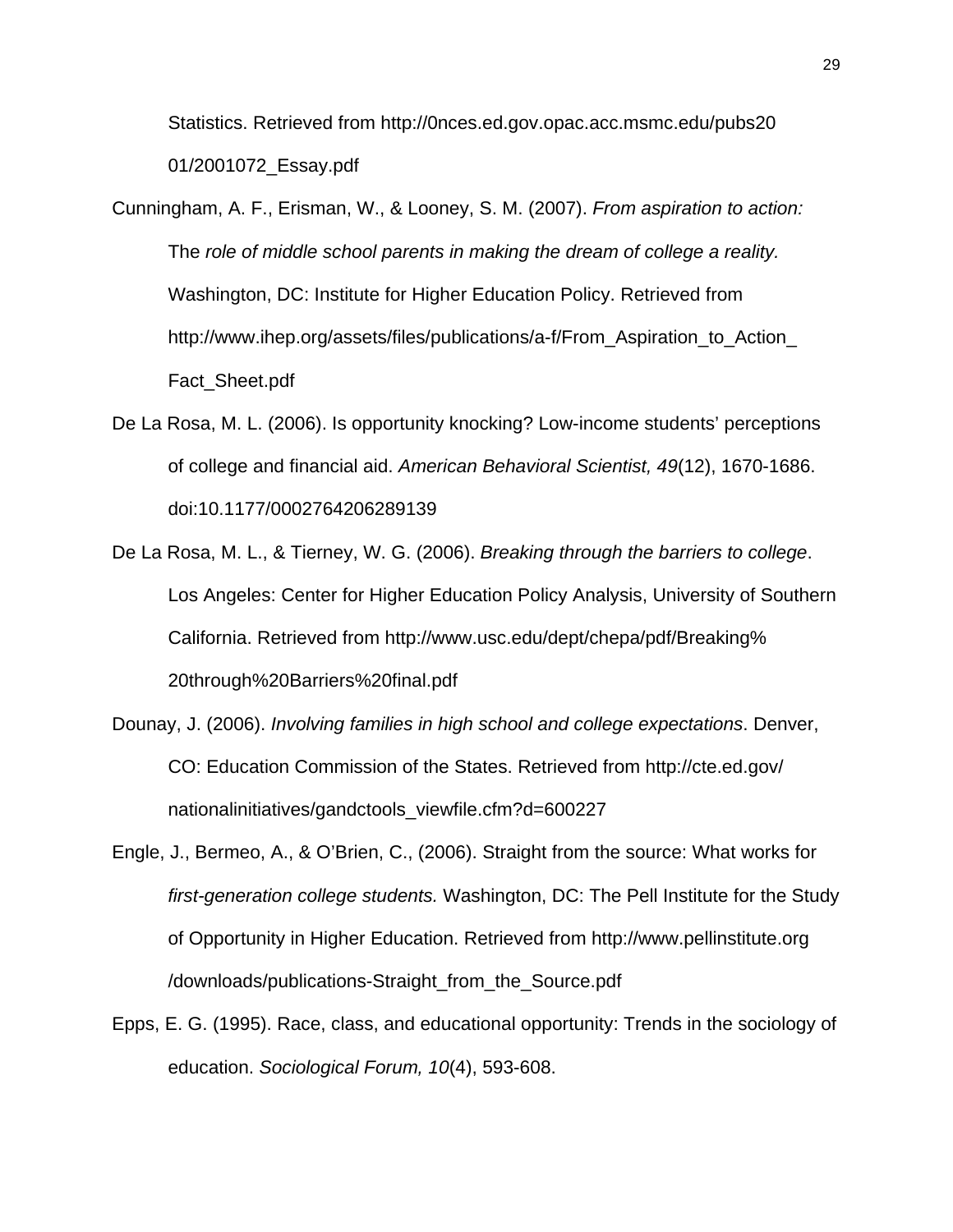- Flint, T. A. (1992). Parental and planning influences on the formation of student college choice. *Research in Higher Education, 33*(6), 689–708. doi:10.1007/BF00992054
- Freeman, K. (2005). *African Americans and college choice: The influence of family and school.* Albany, NY: State University of New York Press.
- Galotti, K. M., & Mark, M. C. (1994). How do high school students structure an important life decision? A short-term longitudinal study of the college decision-making process. *Research in Higher Education, 35*(5), 589-607. doi:10.1007/ BF02497089
- Herrold, K., & O'Donnell, K. (2008). *Parent and family involvement in education, 2006- 07 school year* (NCES No. 2008-050). Washington, DC: National Center for Education Statistics, Institute of Education Sciences. Retrieved from http://nces.ed.gov/pubs2008/2008050.pdf
- Hossler, D., & Gallagher, K. (1987). Studying student college choice: A three-phase model and the implications for policy makers. *College and University, 2*(3), 207- 221.
- Hossler, D., Schmit, J., & Vesper, N. (1999). *Going to college. How social, economic,*  and *educational factors influence the decisions students make.* Baltimore, MD: Johns Hopkins University Press.
- Hossler, D., & Stage, F. K. (1987). *An analysis of student and parent data form the pilot year of the Indian College Placement and Assessment Center.* Bloomington, IN: Indiana College Placement and Assessment Center.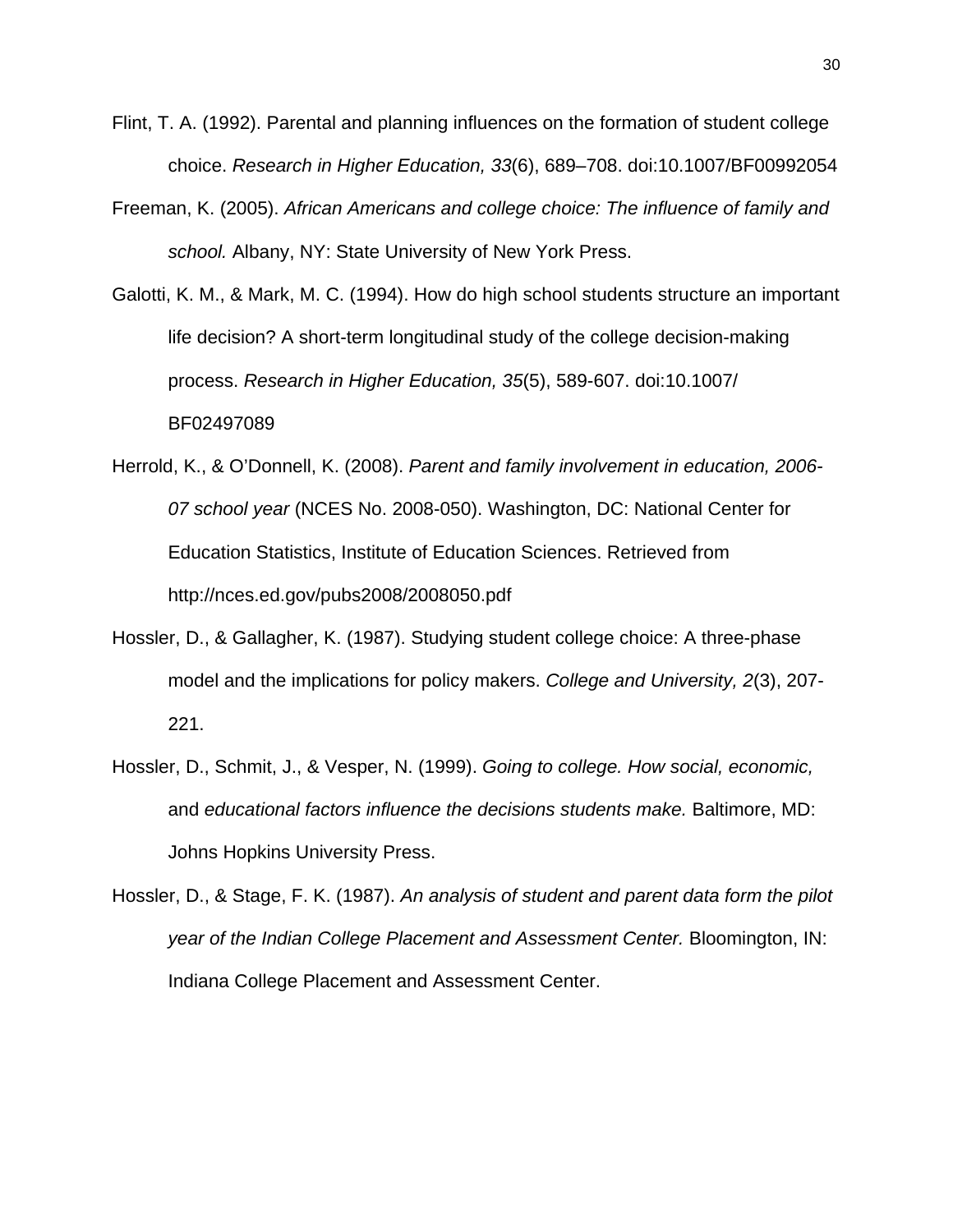- Hossler, D., & Stage, F. K. (1992). Family and high school experience influences on the postsecondary educational plans of ninth-grade students. *American Educational Research Journal, 29*(2), 425-451. doi:10.3102/00028312029002425
- Ingels, S. J., Planty, M., & Bozick, R. (2005). *A profile of the American high school senior in 2004: A first look* (NCES No. 2006–348). Washington, DC: U.S. Department of Education, National Center for Education Statistics. Retrieved from http://nces.ed.gov/pubs2006/2006348.pdf
- Johnson, R. G., Stewart, N. R., & Eberly, C. G. (1991). Counselor impact on college choice. *School Counselor, 39*(2), 84-90.
- Kern, K. C. W. (2000). College choice influences: Urban high school students respond. *Community College Journal of Research and Practice, 24*(6), 487–494. doi:10.1080/10668920050137255.
- Kim, D. (2004). The effect of financial aid on students' college choice: Differences by racial groups. *Research in Higher Education, 45*(1), 43-70. doi:10.1023/B:RI HE.0000010046.57597.43
- Lippman, L., Guzman, L., Keith. J. D., Kinukawa, A., & Shwalb, R. (2008). *Parent expectations and planning for college* (Report No. 2008-079)*.* Washington, DC: National Center for Education Statistics. Retrieved from http://nces.ed.gov/ pubs2008/2008079.pdf
- MacAllum, K., Glover, D. M., Queen, B., & Riggs, A. (2007). *Deciding on postsecondary education: Final report* (NPEC Report No. 2008-850). Washington, DC: National Postsecondary Education Cooperative. Retrieved from http://nces.ed.gov/pubs 2008/2008850.pdf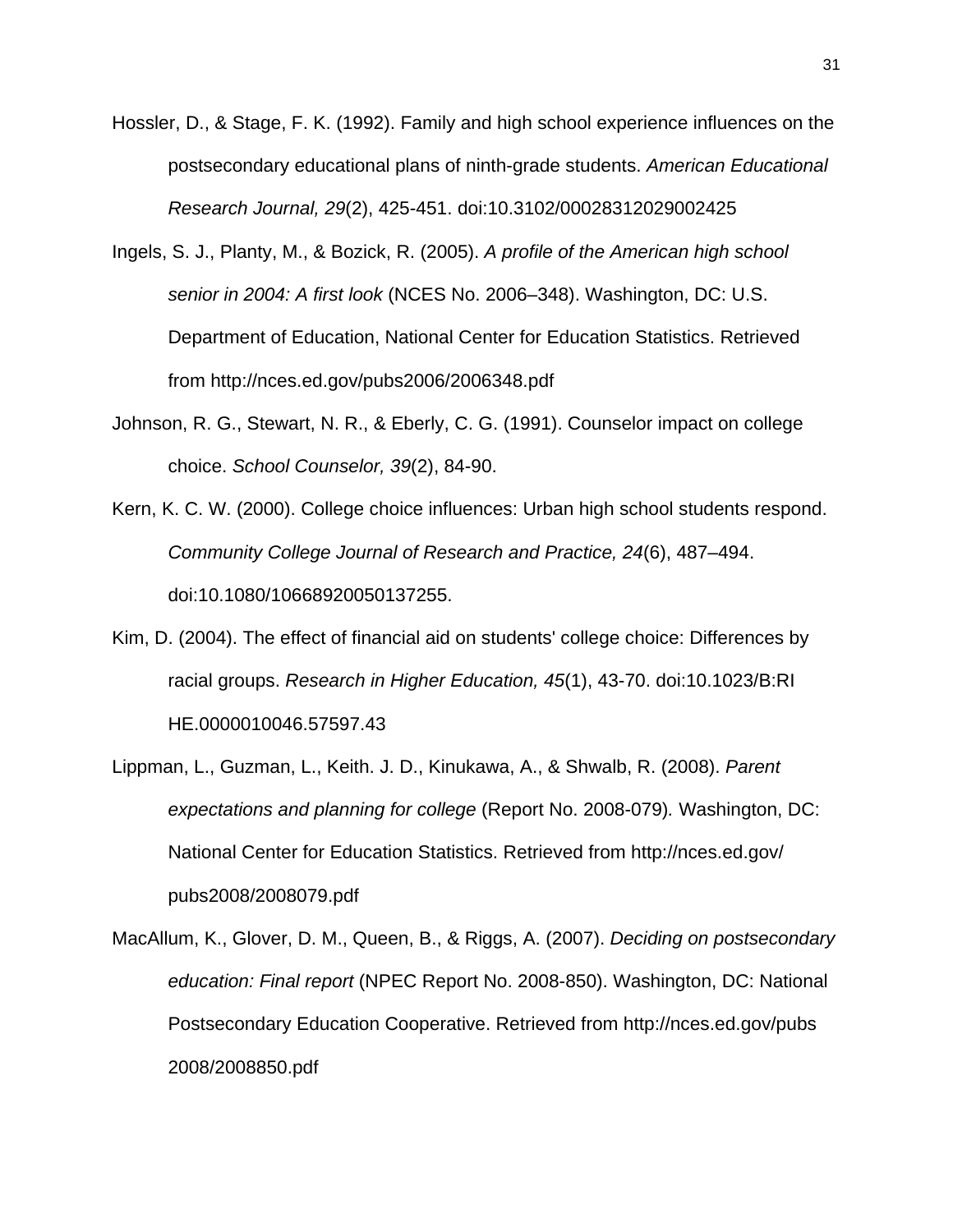- Mahoney, J. L., Lord, H., & Carryl, C. (2005). An ecological analysis of after-school program participation and the development of academic performance and motivational attributes for disadvantaged children. *Child Development, 76*(4), 811-825. doi:10.1111/j.1467-8624.2005.00879.x
- Maxwell, J. A. (1996). *Qualitative research design: An interactive approach.* Thousand Oaks, CA: SAGE Publications.
- McDonough, P. (1997). *Choosing colleges: How social class and schools structure opportunity.* Albany, NY: State University of New York Press.
- Mumper, M. (1998). Beyond financial aid: Alternative approaches to improving college participation. *The Review of Higher Education, 22*(1), 83-97. doi:10.1353/ rhe.1998.0015
- National Postsecondary Education Cooperative (2001). *Paving the way to*  postsecondary *education: K-12 intervention programs for underrepresented youth* (Report No. 2001-205)*.* Washington, DC: Author. Retrieved from http://nces.ed.gov/pubs2001/2001205.pdf
- Pennington, H. (2004). *Fast track to college: Increasing postsecondary success for all students.* Washington, DC: Jobs for the Future. Retrieved from: http://www.americanprogress.org/issues/education/news/2004/12/10/1242/fasttrack-to-college-increasing-postsecondary-success-for-all-students/
- Perna, L. W., & Titus, M. A. (2004). Understanding differences in the choice of college attended: The role of state and public policies**.** *The Review of Higher Education, 27*(4), 501-525. doi:10.1353/rhe.2004.0020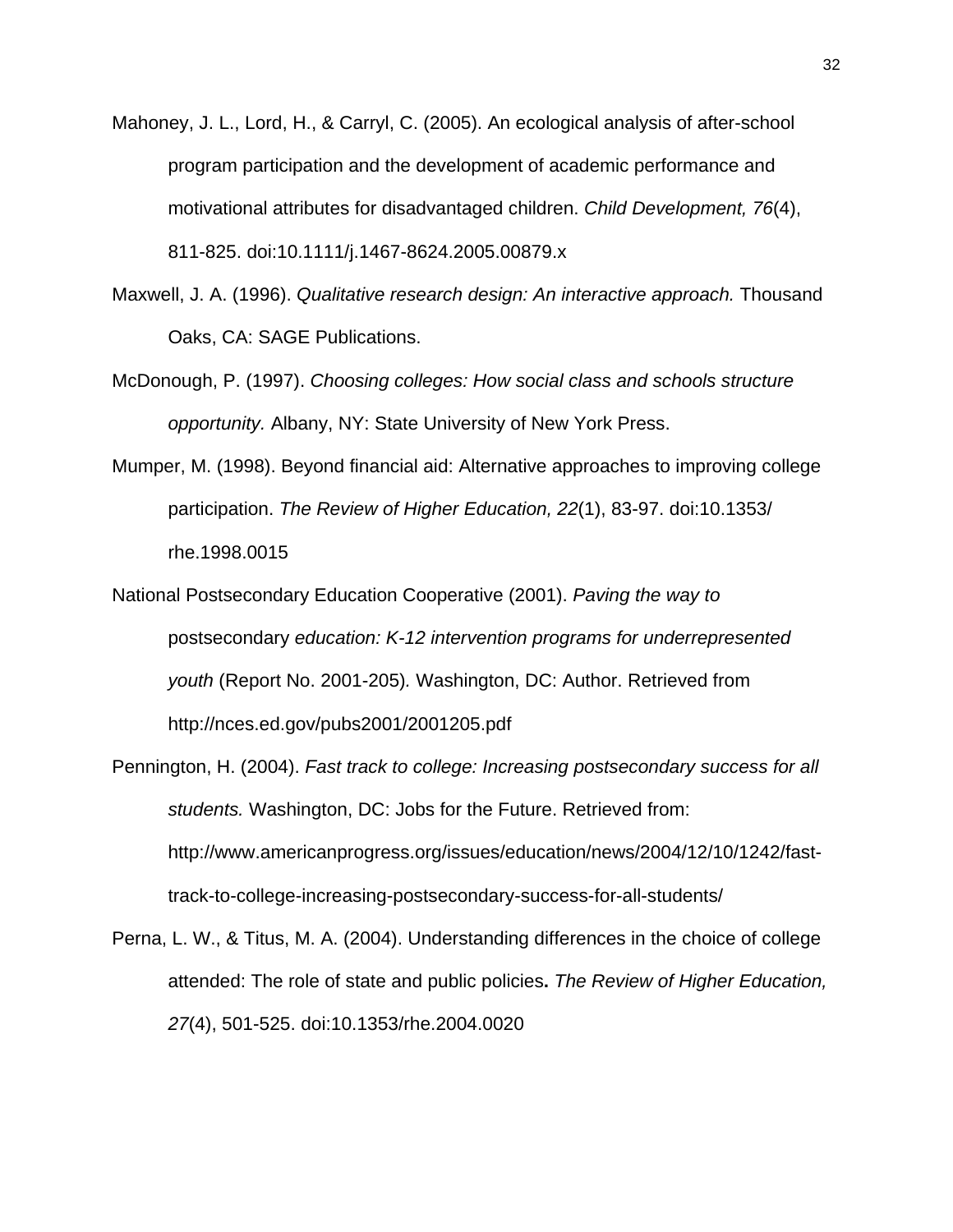- Pope, M. L., & Fermin, B. (2003). The perceptions of college students regarding the factors most influential in their decision to attend postsecondary education. College *and University: The Journal of American Association of Collegiate Registrars, 78*(4), 19-25. Retrieved from http://www.aacrao.org/publications/ college and university journal.aspx#.UNcnl7bi7OE
- Public Agenda. (2009). *Can I get a little advice here? How an overstretched high school guidance system is undermining students' college aspirations.* Retrieved from Public Agenda website: http://www.publicagenda.org/reports/can-i-get-a-littleadvice-here
- Roderick, M., Nagaoka, J., Coca, V., Moeller, E., Roddie, K., Gilliam, J., & Patton, D. (2008, March). *From high school to the future: Potholes on the road to college.*  Chicago: University of Chicago, Consortium on Chicago School Research. Retrieved from http://ccsr.uchicago.edu/publications/high-school-future-potholesroad-college
- Rosenbaum, J. (2001). *Beyond college for all: Career paths for the forgotten half.* New York: Russell Sage Foundation.
- Santiago, D. A. (2007). *Choosing Hispanic-serving institutions (HSIs): A closer look at Latino students' college choices.* Washington, DC: Excelencia in Education Publications. Retrieved from http://www.edexcelencia.org/research/choosinghispanic-serving-institutions-hsis-closer-look-latino-students%E2%80%99 college-choices
- Terenzini, P., Cabrera, A., & Bernal, E. (2001). *Swimming against the tide: The poor in American higher education*. New York: College Board. Retrieved from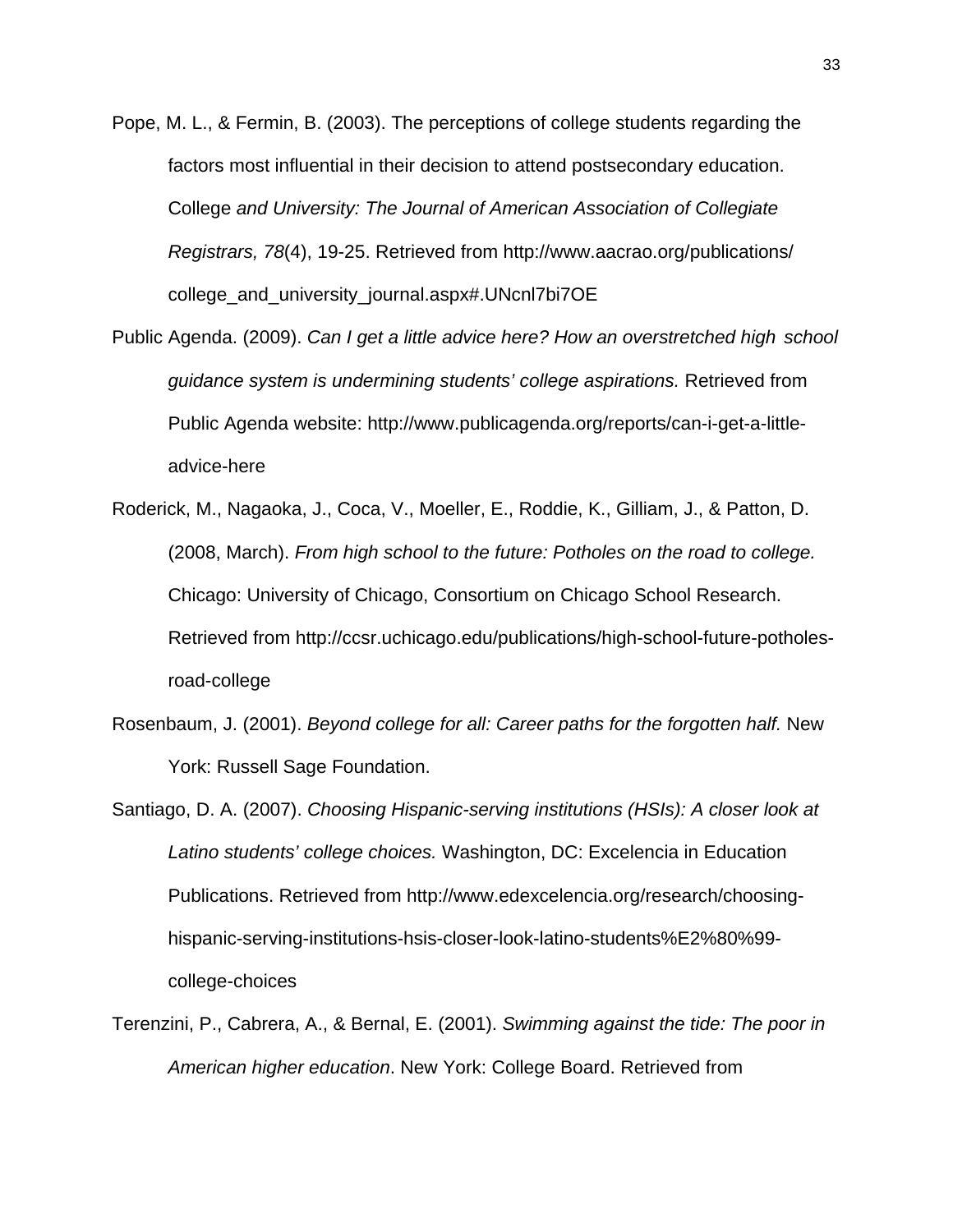http://research.collegeboard.org/publications/content/2012/05/swimming-againsttide-poor-american-higher-education

- Tornatzky, L, Cutler, R., & Lee, J. (2002). *College knowledge: What Latino parents need to know and why they don't know it.* Claremont, CA: Tomas Rivera Policy Institute. Retrieved from http://www.trpi.org/PDFs/College\_Knowledge.pdf
- U.S. Department of Education (2008). *Public elementary and secondary school student*  enrollment *and staff from the common core of data: School year 2007-2008* (NCES Report No. 2010347). Washington, DC: National Institute for Educational Statistics. Retrieved from http://nces.ed.gov/pubs2010/2010347.pdf
- Valadez, J. R. (1998). Applying to college: Race, class, and gender differences. Professional *School Counseling*, *1*, 14-20.
- Venezia, A., Kirst, M. W., & Antonio, A. L. (2004). *Betraying the dream: How*  disconnected *K-12 and postsecondary education systems undermine student aspirations.* Stanford, CA: The Bridge Project at the Stanford Institute for Higher Education Research. Retrieved from http://www.stanford.edu/group/ bridgeproject/betrayingthecollegedream.pdf
- Wimberly, G. L., & Noeth, R. J. (2004). *Schools involving parents in early*  postsecondary *planning.* Retrieved from ACT website: http://www.act.org/ research/policymakers/pdf/involve\_parents.pdf